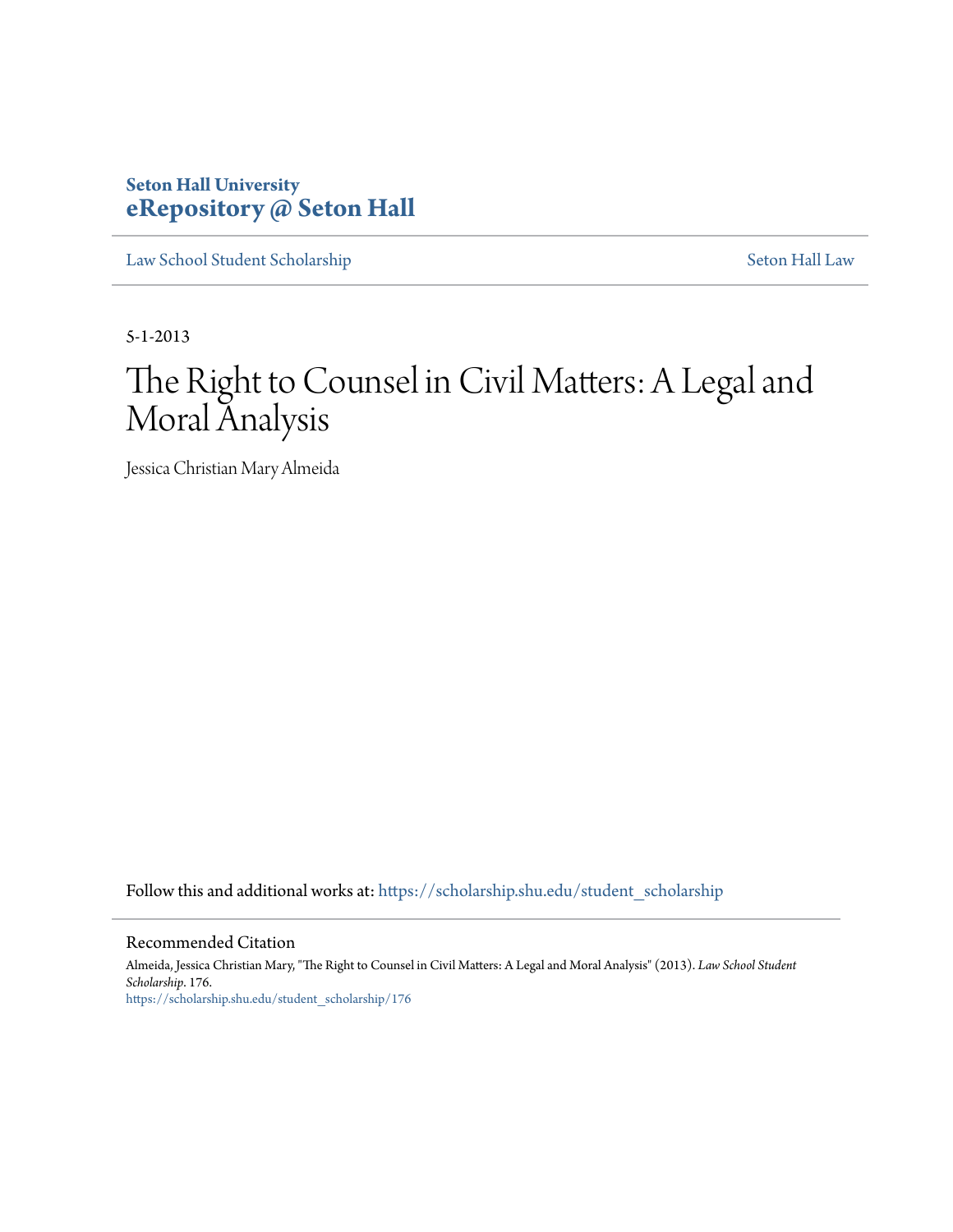# **The Right to Counsel in Civil Matters:**

# **A Legal and Moral Analysis**

**Jessica C. Almeida**

# **Table of Contents**

| E. International Law Provides an Example for the United States14 |  |
|------------------------------------------------------------------|--|
|                                                                  |  |
|                                                                  |  |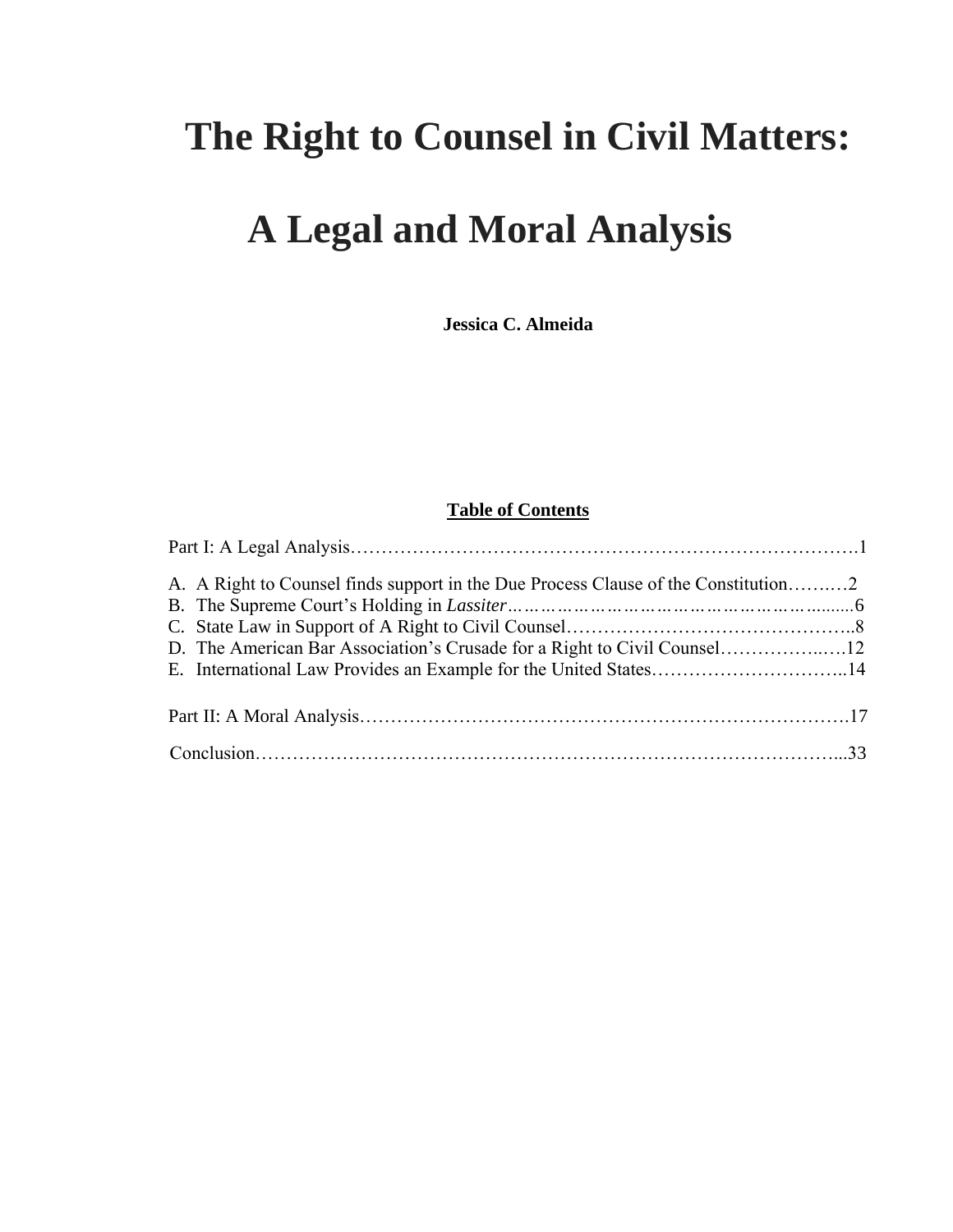### **Part I – A Legal Analysis**

"We hold these truths to be self-evident, that all men are created equal, that they are endowed by their Creator with certain unalienable Rights, that among these are Life, Liberty and the Pursuit of Happiness."<sup>1</sup> Every elementary school student in America is taught these words in when we learn about the history of The United States of America and the circumstances surrounding the document that started the American Revolution – the Declaration of Independence. As children, we are instilled with the notions that we live in a country that bases its ideals on the alienable rights of freedom, of life, liberty, and the pursuit of happiness, that we can do anything, be anything, and achieve anything and that our government will support us in these ideals.

As law students and lawyers, we are all too familiar with the words a top of the west pediment of the Supreme Court of the United States of America, "Equal Justice Under the Law." These words were submitted to the architect of the capital buildings, David Lynn, and Chief Justice Charles Evan Hughes subsequently approved this inscription to adorn the top of the highest court in the United States.<sup>2</sup> The saying is rumored to be attributed to the 1891 case of *Caldwell v. Texas*, in which the Supreme Court held that "no state can deprive particular persons of equal and impartial justice under the law." *<sup>3</sup>*

Equal Justice under the Law assumes equal access to the courts for all litigants, however, in reality and truth, especially in the civil venue, it is restricted to those who can afford it. Civil litigants, particular the poor civil litigants, face an unjust amount of difficulties when trying to access our justice system while trying to pursue their unalienable rights – life, liberty, and pursuit

<sup>&</sup>lt;sup>1</sup> Declaration of Independence, July 4, 1776.

<sup>&</sup>lt;sup>2</sup> Supreme Court Website, http://www.supremecourt.gov/about/westpediment.pdf; last viewed on March 16, 2012

<sup>3</sup> *Caldwell v. Texas*, 137 U.S. 692, 697 (1981)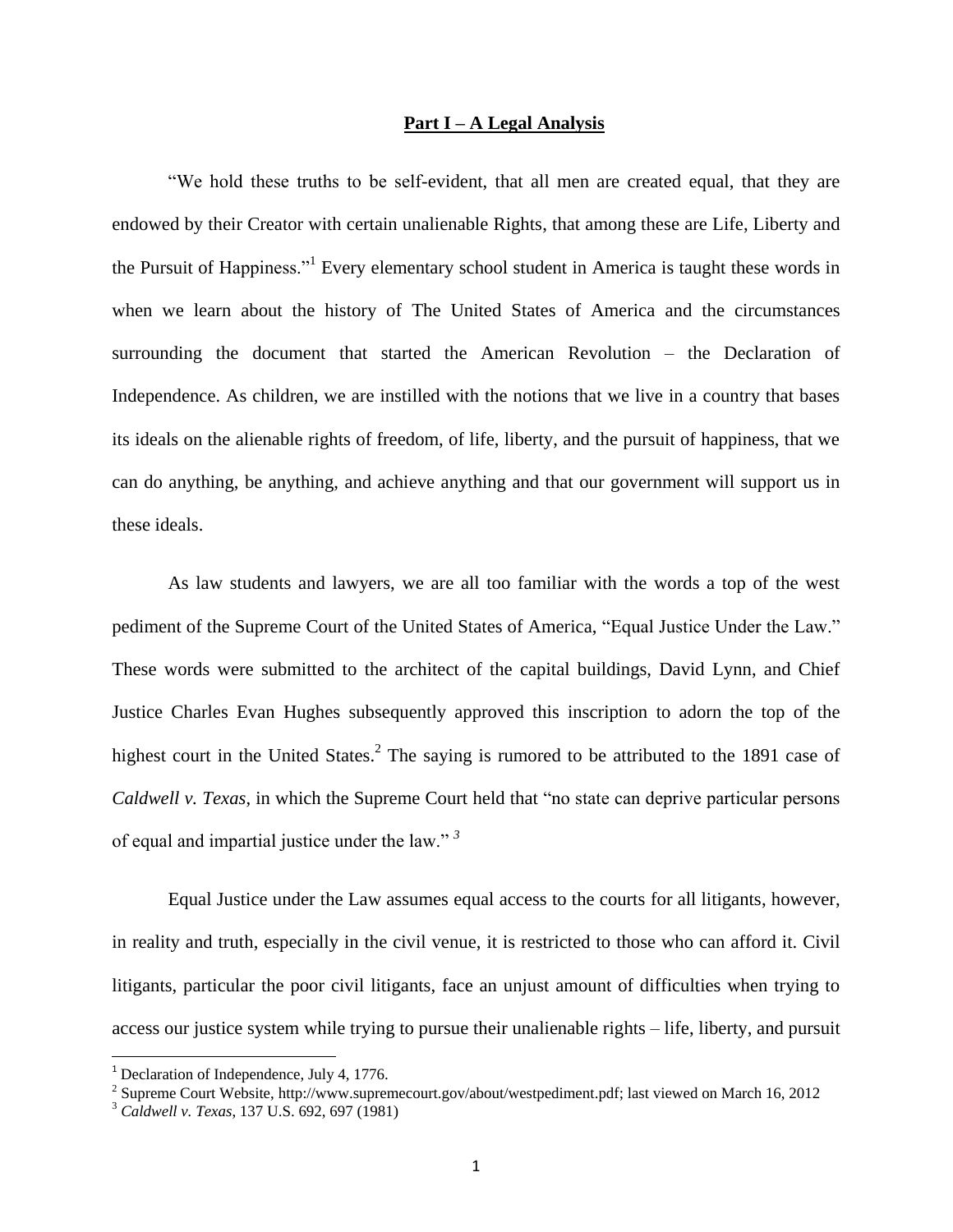of happiness. Under current federal case law, citizens are not legally entitled to counsel in hearings and trials concerning termination of parental rights, civil contempt, civil confinement of the mentally ill, paternity, and housing issues, just to name a few.<sup>4</sup> While our justice system has provided attorneys for defendants in criminal litigation,<sup>5</sup> this right has not been extended to civil litigants, <sup>6</sup> even though some of the issues they face are just as life-threatening or damaging as the prospect of serving time in jail or capital punishment. Before we can declare our justice system "equal," further progress is needed to make sure that all litigants have meaningful access to the courts.

# **A. A Right to Counsel finds support in the Due Process Clause of the Constitution**

What in our laws purports to guarantee a right to counsel and equal access to the courts? There is only one notion in our Constitution that was important enough to be stated twice. The [Fifth Amendment](http://www.law.cornell.edu/constitution/constitution.billofrights.html#amendment) protects citizens and tells the federal government that no one shall be "deprived of life, liberty or property without due process of law."<sup>7</sup> The [Fourteenth Amendment](http://www.law.cornell.edu/constitution/constitution.amendmentxiv.html), ratified in 1868, uses the same eleven words, called the Due Process Clause, to describe a legal obligation of all states.<sup>8</sup> These words have as their central promise an assurance that all levels of American government must operate within the law and provide fair procedures.<sup>9</sup>

Due Process is the judicial safeguard of people's fundamental rights. Courts have viewed the Due Process Clauses, and sometimes other clauses of the Constitution, as embracing those

l

<sup>4</sup> Clare Pastore, *Life After Lassiter: An Overview of State-Court Right to Counsel Decisions*, Journal of Poverty Law and Policy, July – August, 2006, pages  $186 - 195$ .

<sup>5</sup> *Gideon v. Wainwright,* 372 U.S. 335 (1963)

<sup>6</sup> *Lassister v. Department of Social Services of Durham*, 452 U.S. 18 (1981)

<sup>7</sup> U.S. Const. amend. V

<sup>8</sup> U.S. Const. amend. XIV

<sup>9</sup> Peter Strauss, *Due Process*, Legal Information Institute, http://www.law.cornell.edu/wex/due\_process; last viewed April 16, 2012.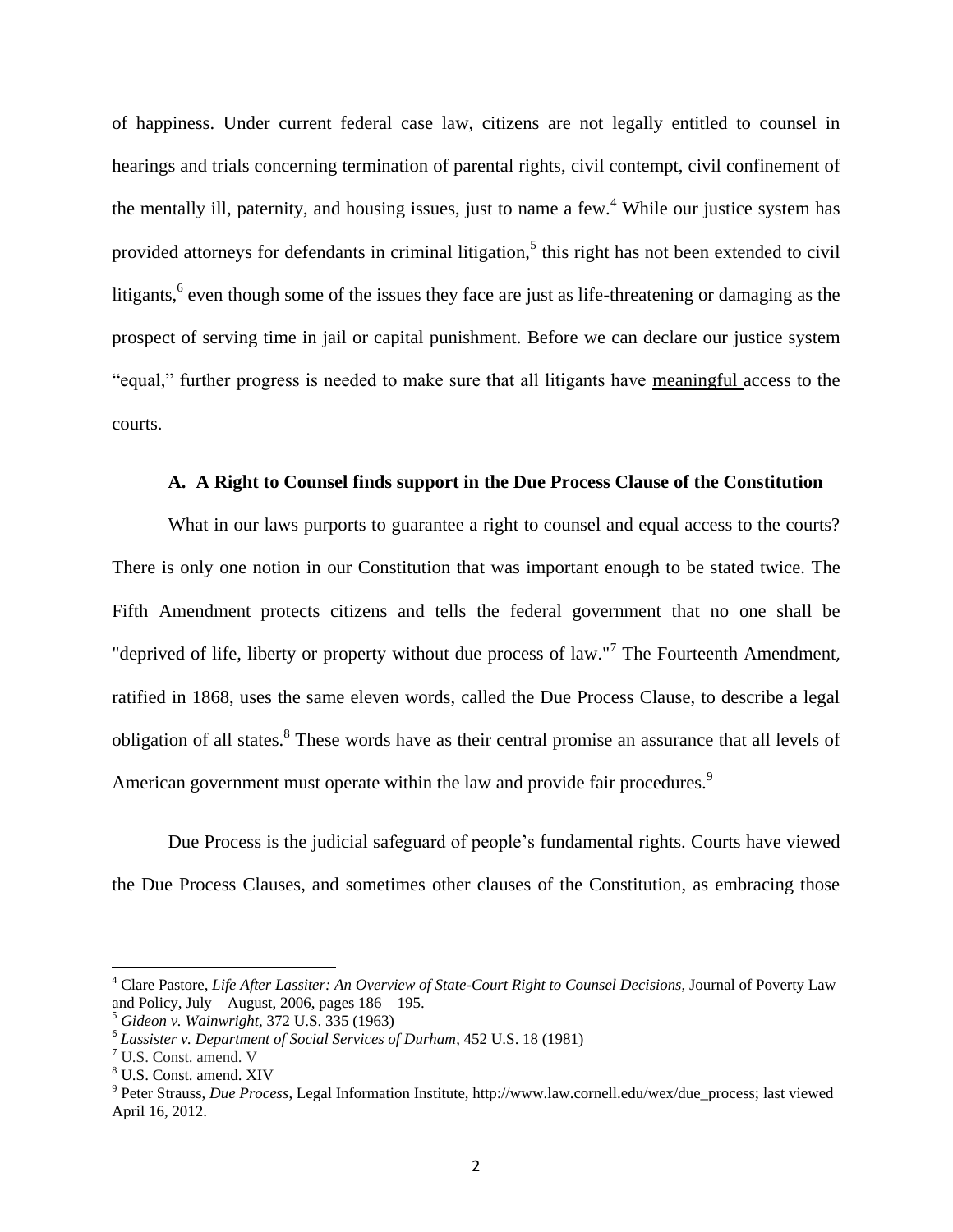fundamental rights that are "implicit in the concept of ordered liberty."<sup>10</sup> These are rights have long histories or "are deeply rooted" in American society.<sup>11</sup> Rights that the Courts have chosen to treat as fundamental include: the right to interstate travel;<sup>12</sup> the right to vote;<sup>13</sup> the right to privacy (which includes within it a set of rights) including;<sup>14</sup> the right to marriage;<sup>15</sup> the right to procreation;<sup>16</sup> the right to an abortion during the first trimester;<sup>17</sup> the right to private education (homeschooling one's children);<sup>18</sup> the right to contraception (the right to use contraceptive devices);<sup>19</sup> and the right of family relations (the right of related persons to live together).<sup>20</sup>

"From the very beginning, our state and national Constitutions have laid great emphasis on procedural and substantive safeguards designed to assure fair trials before impartial tribunals in which every [person] stands equal before the law."<sup>21</sup> Taken together, citizens of the United States are entitled to certain fundamental rights (as enumerated above) under the  $5<sup>th</sup>$  and  $14<sup>th</sup>$ Amendment and are entitled to a fair and impartial hearing on these rights. "The touchstone of due process is fundamental fairness."<sup>22</sup> "Whatever disagreement there may be as to the scope of

<sup>10</sup> *Palko v. State of Connecticut*, 302 U.S. 319 (1937)

<sup>&</sup>lt;sup>11</sup> *United States v. Carolene Products Co.*, 304 U.S. 144 (1938), footnote 4

<sup>12</sup> *Crandall v. Nevada*, 73 U.S. 35 (1868); *Edwards v. People of State of California*, 31[4 U.S.](http://en.wikipedia.org/wiki/United_States_Reports) [160](http://supreme.justia.com/us/314/160/case.html) (1941); *Shapiro v. Thompson*[, 394 U.S. 618](http://en.wikipedia.org/wiki/Case_citation) (1969)

<sup>13</sup> *Reynolds v. Sims*[, 377 U.S. 533](http://en.wikipedia.org/wiki/Case_citation) (1964); *Harper v. Virginia Board of Elections*, 383 [U.S.](http://en.wikipedia.org/wiki/United_States_Reports) [663](http://supreme.justia.com/us/383/663/case.html) (1966); *Kramer v.* 

*Union School District*, [395 U.S. 621](http://en.wikipedia.org/wiki/Case_citation) (1969); *[Dunn v. Blumstein](http://en.wikipedia.org/w/index.php?title=Dunn_v._Blumstein&action=edit&redlink=1)*, 40[5 U.S.](http://en.wikipedia.org/wiki/United_States_Reports) [330](http://supreme.justia.com/us/405/330/case.html) (1972);

<sup>14</sup> *Katz v. United States*, 389 [U.S.](http://en.wikipedia.org/wiki/United_States_Reports) [347](https://supreme.justia.com/us/389/347/case.html) (1967)

<sup>15</sup> *Loving v. Virginia*, 38[8 U.S.](http://en.wikipedia.org/wiki/United_States_Reports) [1](https://supreme.justia.com/us/388/1/case.html) (1967)*; Zablocki v. Redhail*, [434 U.S. 374](http://en.wikipedia.org/wiki/Case_citation) (1978)

<sup>16</sup> *Skinner v. State of Oklahoma, [ex. rel.](http://en.wikipedia.org/wiki/Ex_rel) Williamson*[, 316 U.S. 535](http://en.wikipedia.org/wiki/Case_citation) (1942)

<sup>17</sup> *Roe v. Wade*, 410 [U.S.](http://en.wikipedia.org/wiki/United_States_Reports) [113](https://supreme.justia.com/us/410/113/case.html) (1973); *Planned Parenthood of Southeastern Pennsylvania v. Casey*, [505 U.S. 833](http://en.wikipedia.org/wiki/Case_citation) (1992)

<sup>18</sup> *Pierce v. Society of Sisters of the Holy Names of Jesus and Mary*, 26[8 U.S.](http://en.wikipedia.org/wiki/United_States_Reports) [510](https://supreme.justia.com/us/268/510/case.html) (1925)

<sup>19</sup> *Griswold v. Connecticut*, 381 [U.S.](http://en.wikipedia.org/wiki/United_States_Reports) [479](https://supreme.justia.com/us/381/479/case.html) (1965); *Eisenstadt v. Baird*, 40[5 U.S.](http://en.wikipedia.org/wiki/United_States_Reports) [438](http://supreme.justia.com/us/405/438/case.html) (1972)

<sup>20</sup> *[Village of Belle Terre](http://en.wikipedia.org/wiki/Belle_Terre,_New_York) v. Boraas*, 416 [U.S.](http://en.wikipedia.org/wiki/United_States_Reports) [1](http://supreme.justia.com/us/416/1/case.html) (1974); *Moore v. City of East Cleveland* [431 U.S. 494](http://en.wikipedia.org/wiki/Case_citation) (1977)

<sup>21</sup> *Gideon v. Wainwright,* 372 U.S. 335 (1963)

<sup>22</sup> *Id.*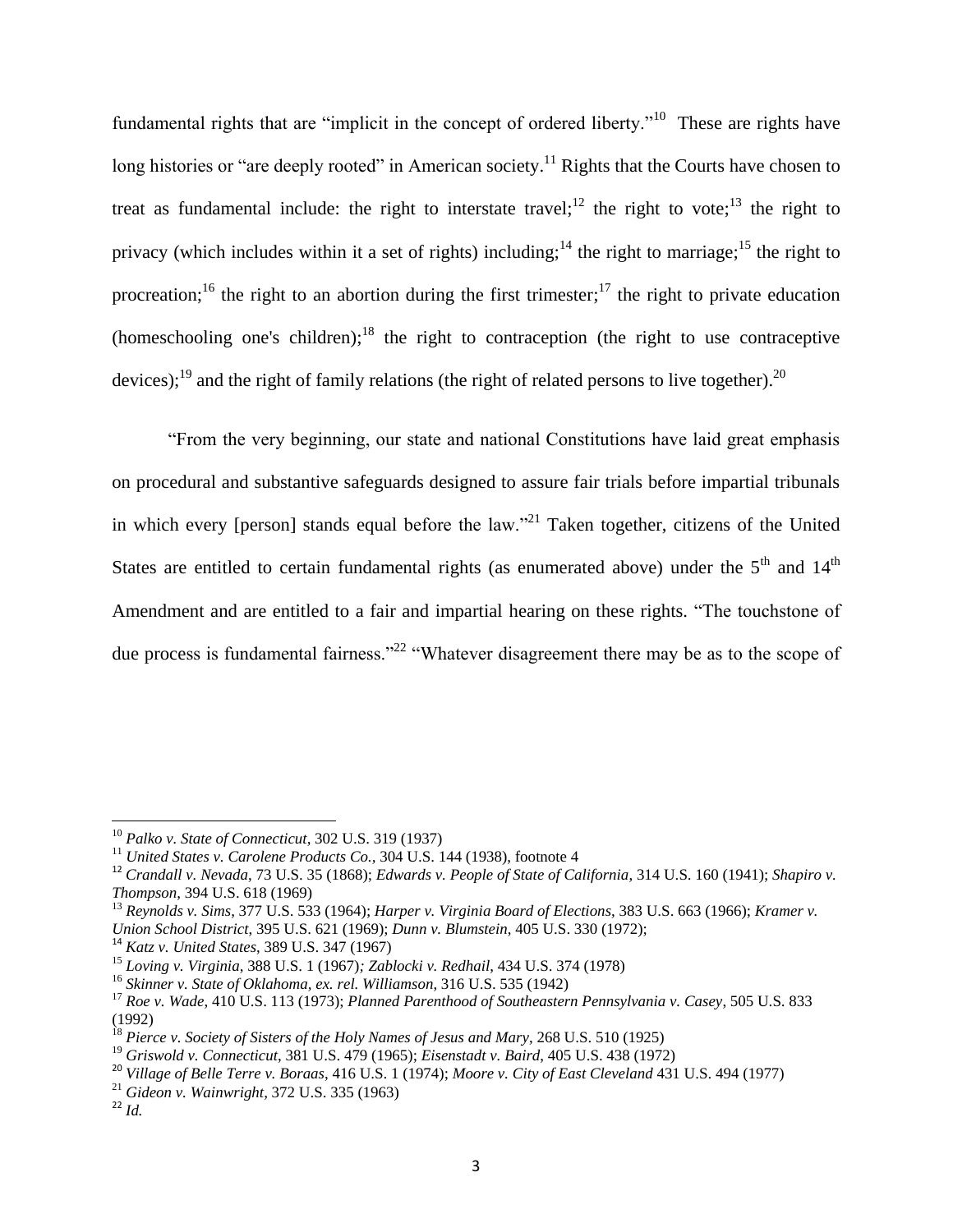the phrase 'due process,' there can be no doubt that it embraces the fundamental conception of a fair trial."23

A hearing or trial cannot be fair when one of the parties is uneducated in the complicated and complex procedures of the law. In order to be an attorney, a person must spend between three and four years studying law, pass a bar exam, pass ethics musters,  $24$  and continue their legal education each year through courses continuing legal education in order to maintain their license.<sup>25</sup> A typical law school curriculum includes courses on torts, contracts, evidence, criminal law, property, and various other skills oriented classes that educate attorneys on the proper ways to research issues, write briefs, analyze a situation, present and refute evidence, as well as discovery rules and techniques.<sup>26</sup> The common layperson has not had this experience. "Skilled" counsel is needed to execute basic advocacy functions: to delineate the issues, investigate and conduct discovery, present factual contentions in an orderly manner, cross-examine witnesses, make objections and preserve a record for appeal. [In the context of termination proceedings], *pro se* litigants cannot adequately perform any of these tasks." <sup>27</sup> Many indigent litigants lack even the ability to read or write properly.<sup>28</sup> "The right to be heard would be, in many cases, of

<sup>26</sup> Seton Hall University School of Law Curriculum,

l

<sup>23</sup> *Frank v. Mangum*, 237 U.S. 309, 347 (1915) (Holmes, J., dissenting)

<sup>24</sup> *Comprehensive Guide to Bar Admission Requirements*, http://www.ncbex.org/assets/media\_files/Comp-Guide/CompGuide.pdf, last viewed on April 18, 2012.

<sup>&</sup>lt;sup>25</sup> Each jurisdiction varies the amount of Continuing Legal Education Credits required each year to maintain their license to practice law. In New Jersey, for example, unless otherwise exempt, every active New Jersey licensed attorney in good standing is required to complete 24 credit hours of continuing legal education every two years. Of those 24 credits, at least four must be in ethics and/or professionalism. *BCLE Reg*. 201:1

http://law.shu.edu/ProspectiveStudents/prospective\_id\_students/curriculum.cfm, last viewed on April 19, 2012; University of South Carolina Law School Curriculum, http://law.sc.edu/registrar/downloads/forms/201141 graduation\_checklist.pdf, last viewed on April 19, 2012.

<sup>27</sup> *Brief of Abby Gail Lassiter, Petitioner*, 1980 WL 340036 (U.S.), 9

<sup>28</sup> *Justice, Access to the Courts, and the Right to Free Counsel for Indigent Parents: The Continuing Scourge of Lassister v. Department of Social Services of Durham*, 36 Loyola University of Chicago Law Journal, 363, 367 (2005).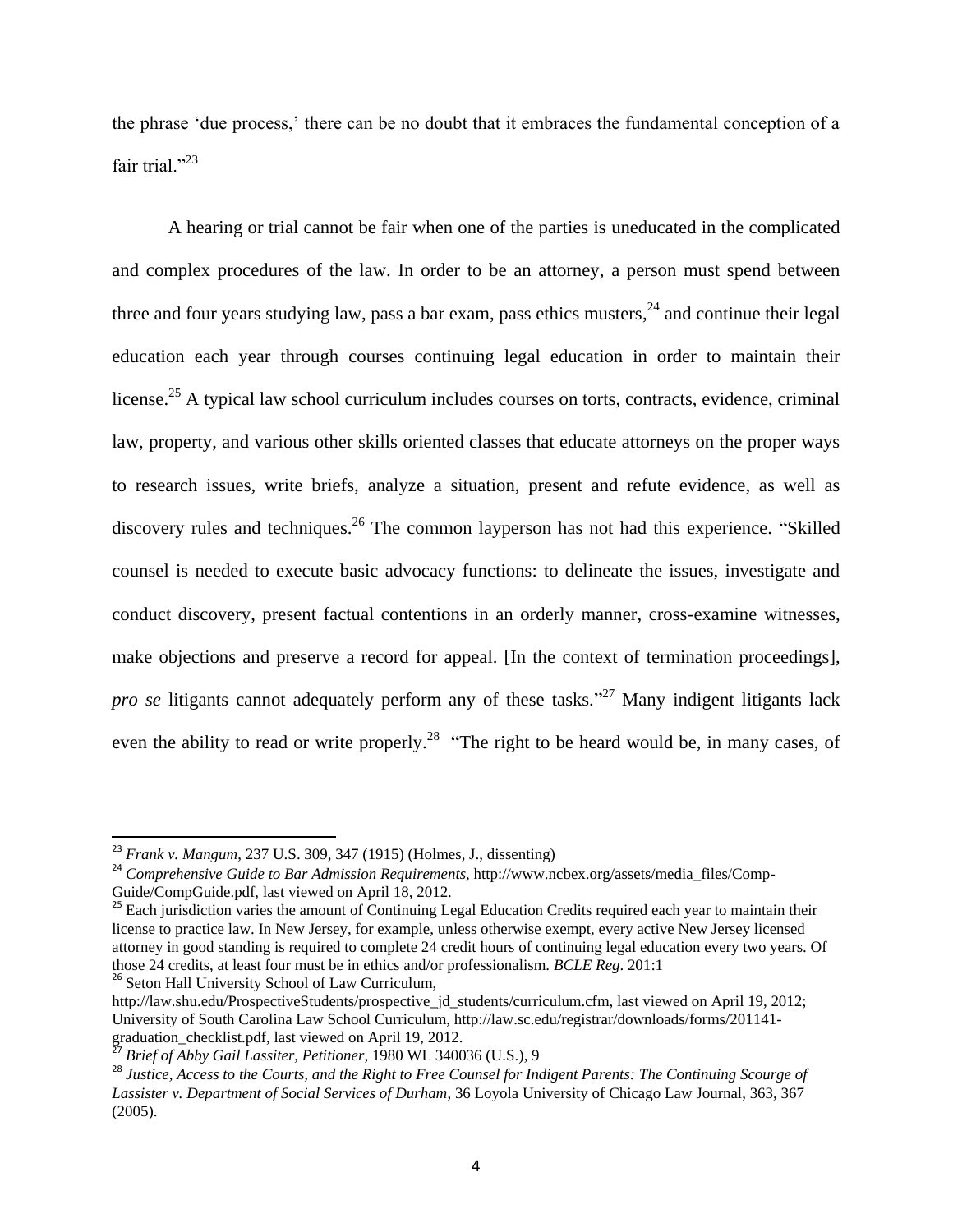little avail, if it did not comprehend the right to be heard by counsel. Even the intelligent and educated layman has small and sometimes no skill in the science of law."<sup>29</sup>

While indigent litigants may turn to public and legal aid offices, they are understaffed and do not even begin to cut into the problem. In Washington State, for example, a 2003 study found that more than three-quarters of all low-income households experience at least one civil (not criminal) legal problems each year. In the aggregate, low-income people experience more than one million important civil legal problems annually; low-income people face more than 85% of their legal problems without help from an attorney; removing family-related problems, low-income people receive help from an attorney.<sup>30</sup> The United States Courts are overwhelmed with a flood of *pro se* litigants, who represent as much as eighty percent of the caseloads in certain jurisdictions, and millions of others who don't get to court at all.<sup>31</sup>

In a 2007 right to civil counsel court case, a group of retired Washington State trial judges filed an amicus brief. $32$  Supporting the right to counsel in a civil matter, based on their experiences, they informed the court, "Without assistance from attorneys, *pro se* litigants frequently fail to present critical facts and legal authorities that judges need to make correct and just rulings. *Pro se* litigants also frequently fail to object to inadmissible testimony and to correct erroneous legal arguments. This makes it difficult for judges to fulfill the purpose of our judicial system  $-$  to correct and make just rulings.<sup>33</sup> If the purpose of our system is to provide equal justice for all, and the arbitrators of the justice, the judges, cannot adequately determine the law

 $\overline{\phantom{a}}$ 

http://lri.lsc.gov/sites/default/files/LRI/pdf/03/030185\_lglndstudy093003.pdf, last viewed on April 19, 2012. <sup>31</sup> Justice Earl Johnson, Jr., *"And Justice for All." When Will the Pledge Be Fulfilled?*, American Bar Association, Judge's Journal, Summer, 2008.

<sup>29</sup> *Powell v. Alabama*, 287 U.S. 45 (1932)

<sup>30</sup> *Washington State Civil Legal Needs Study*,

<sup>32</sup> *King v. King*, 162 Wash. 2d 378. (2007).

<sup>33</sup> *Brief of Retired Trial Judges as Amici Curiae, King v. King, 162 Wash.2d 378 (2007).*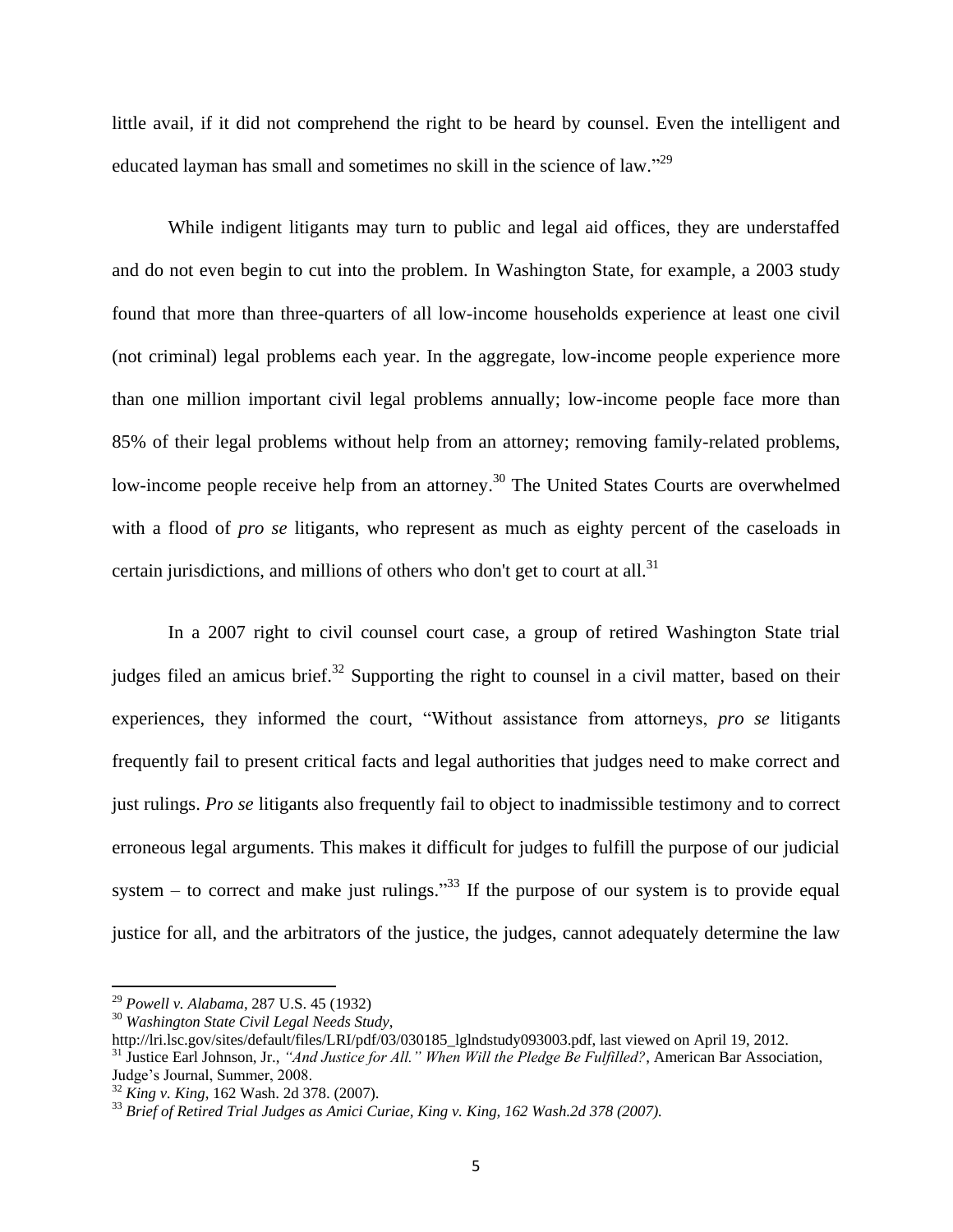and make rulings in situations where a *pro se* litigant fails to adequately maintain a case, this does not provide "equal justice for all."

### **B. The Supreme Court's Holding in** *Lassiter*

"The link between right to counsel and procedural due process has already been recognized."<sup>34</sup> As early as 1932, the Supreme Court recognized the importance of counsel to those unable to afford legal representation and declared it a right under the due process clause. Though the mater was criminal in nature, the rational of the Justice Sutherland in the 7-2 opinion in *Gideon v. Wainwright* is applicable to a civil matter. "Historically and in practice, in our own country at least, it has always included the right to the aid of counsel when desired and provided by the party asserting the right. The right to be heard would be, in many cases, of little avail if it did not comprehend the right to be heard by counsel. Even the intelligent and educated layman has small and sometimes no skill in the science of law….He is unfamiliar with the rules of evidence. Left without the aid of counsel he may be put on trial without a proper charge, and convicted upon incompetent evidence, or evidence irrelevant to the issue or otherwise inadmissible. He lacks both the skill and knowledge adequately to prepare his defense, even though he have a perfect one. He requires the guiding hand of counsel at every step in the proceedings against him. Without it, though he be not guilty, he faces the danger of conviction because he does not know how to establish his innocence. If that be true of men of intelligence, how much more true is it of the ignorant and illiterate, or those of feeble intellect."<sup>35</sup>

"An examination of the right to counsel in a civil case must begin, alas, with *Lassiter v.* 

 $34$  Robert W. Sweet, "Civil Gideon and Confidence in a Just Society." 17 Yale L. & Pol'y Rev. 503 (1998).

<sup>35</sup> *Powell v. Alabama*, 287 U.S. 45 (1932).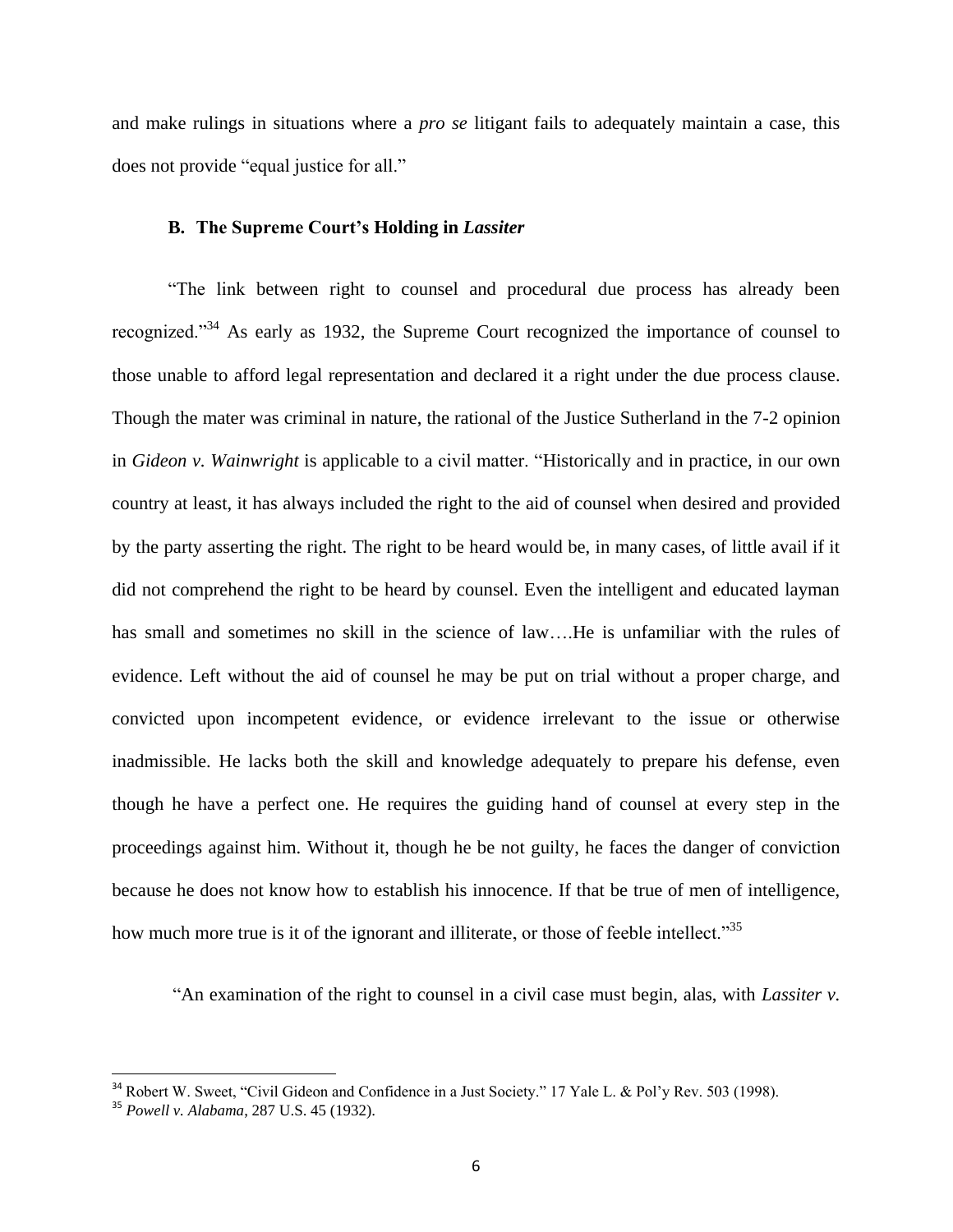*Department of Social Services of Durham County."* <sup>36</sup> The facts of the Lassiter case are as follows: Abby Lassiter lost custody of her infant son in 1975. A year later, Ms. Lassiter, an indigent, was convicted of second-degree murder of one of her other children. In 1978, the Department of Social Services of Durham County, North Carolina, petitioned to end Ms. Lassiter's parental rights of the infant child she lost in 1975. Ms. Lassiter had appointed counsel with regard to her murder conviction, but she did not have representation at the hearing and attended alone. After listening to witnesses and to Ms. Lassiter, the court terminated her parental rights to her son. She appealed the judgment, arguing that as an indigent the state should have provided her assistance of counsel under the Due Process Clause. The North Carolina Court of Appeals rejected her argument because the invasion of her privacy as not so great as to mandate counsel. She appealed to the United States Supreme Court.

The Supreme Court upheld the decision of the North Carolina Court of Appeal and found that an indigent parent facing termination of her parental rights in a state-initiated proceeding has no categorical right to counsel.<sup>37</sup> The court found there is indeed a "presumption that an indigent" litigant has a right to appointed counsel when, if he loses, he may be deprived of a physical liberty.<sup>38</sup> However, when physical liberty is not at stake, whether due process requires the appointment of counsel depends on the weight of the factors enumerated in *Mathews v. Eldridge*. *Mathews* set forth the balancing test, still used today, that is used to determine the required level of due process protection. Specifically, the court declared that *Mathews* "propounds three elements to be evaluated in deciding what due process requires: (1) the private interests at stake; (2) the government's interests; and (3) the risk of erroneous decision in the absence of the

<sup>36</sup> Clare Pastore, *Life After Lassiter: An Overview of State-Court Right-to-Counsel,* Journal of Law and Policy, July-August, 2006, page 186 – 195.

<sup>37</sup> *Lassiter,* 542 U.S. 18, 26 – 27 (1981)

<sup>38</sup> *Id.*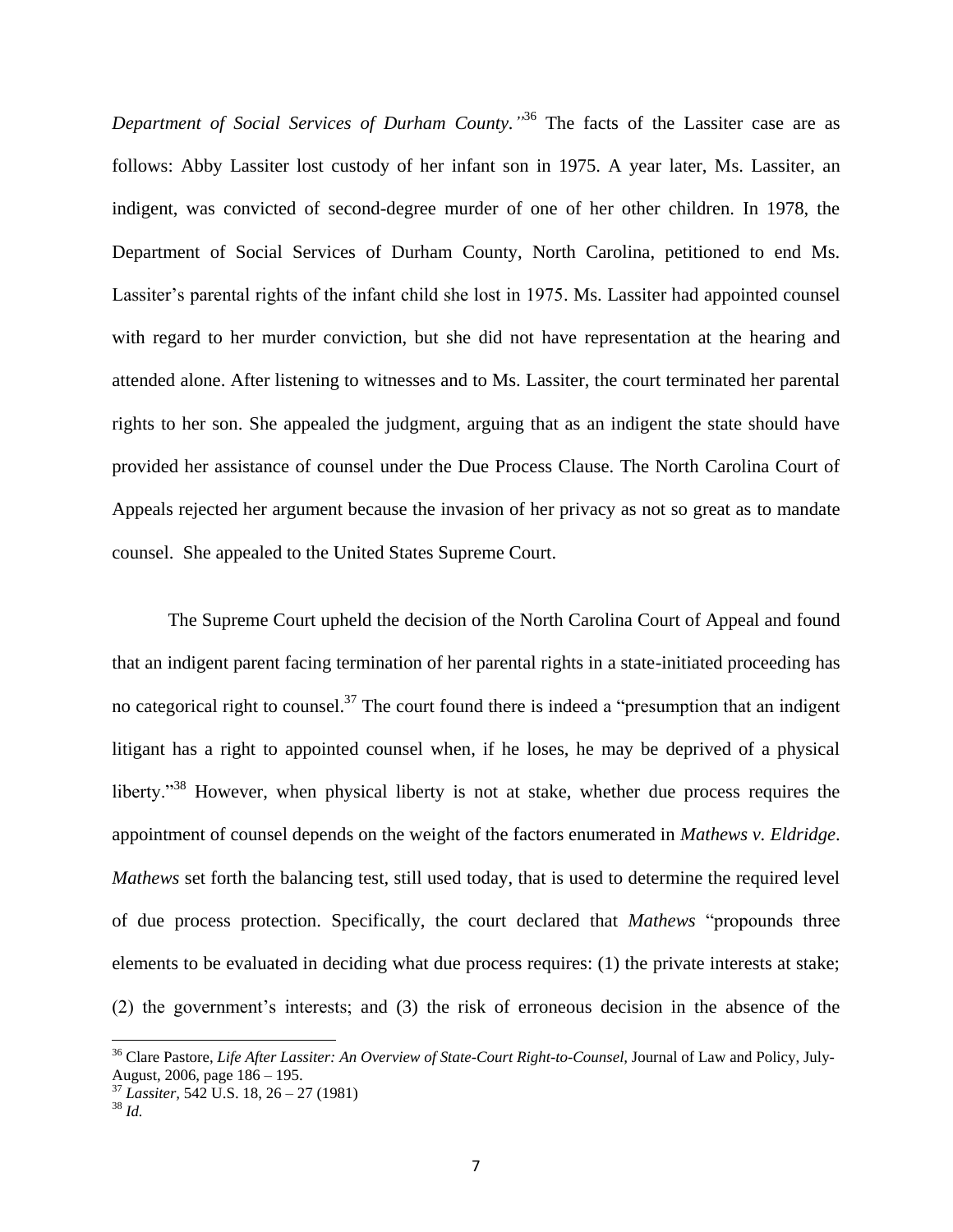desired safeguard." <sup>39</sup> To start their analysis of the *Mathews* test, the court first held that "fundamental fairness" places the "presumption that an indigent litigant has a right to appointed counsel only when, if he loses, he may be deprived of his physical liberty" and that "it is against this presumption that the three elements in the due process decision must be measured. $40$ 

Ms. Lassiter was unaided by counsel during her termination hearing. She was unable to raise objections and exclude improper evidence submitted by the state. Unopposed by a trained adversary, the attorney for the state could employ incompetent evidence and bend ordinary trial procedures. Ms. Lassiter was unable to meaningfully cross-examine the opposing party.<sup>41</sup> Ms. Lassiter brief to the Supreme Court pointed out, "*Pro Se* litigants cannot adequately conduct investigations and pre-trial discovery. The initial step in the investigation of a termination case by parents' counsel typically involves obtaining a copy of the agency case file. The file contains critical information…without the assistance of counsel, a parent might not even know to secure a copy of this file; the parent may be ignorant of proper discovery avenues, such as making a request for the production of evidence, scheduling a deposition, or serving a subpoena *duces tecum*. Even at trial, the parent may never view a file, or will be unable to use it as a weapon, *e.g.* as the basis of impeaching a witness."<sup>42</sup> Morally, we cannot properly say that a litigant was given a fair hearing in a matter of such importance, as losing the rights to her child, without the right to counsel to aide them in their legal strategy.

### **C. State Law in Support of A Right to Civil Counsel**

Many states have disregarded the holding in Lassiter. Each state has its own constitution,

 $\overline{a}$ 

<sup>39</sup> *Id.* at 27 (citing *Mathews v. Eldridge*, 424 U.S. 319, 335 (1976)).

<sup>40</sup> *Id.* at 26-27

<sup>41</sup> Brief of Abby Gail Lassiter, Petitioner, 1980 WL 340036 (U.S.), 13

<sup>42</sup> *Id.* at 11 - 12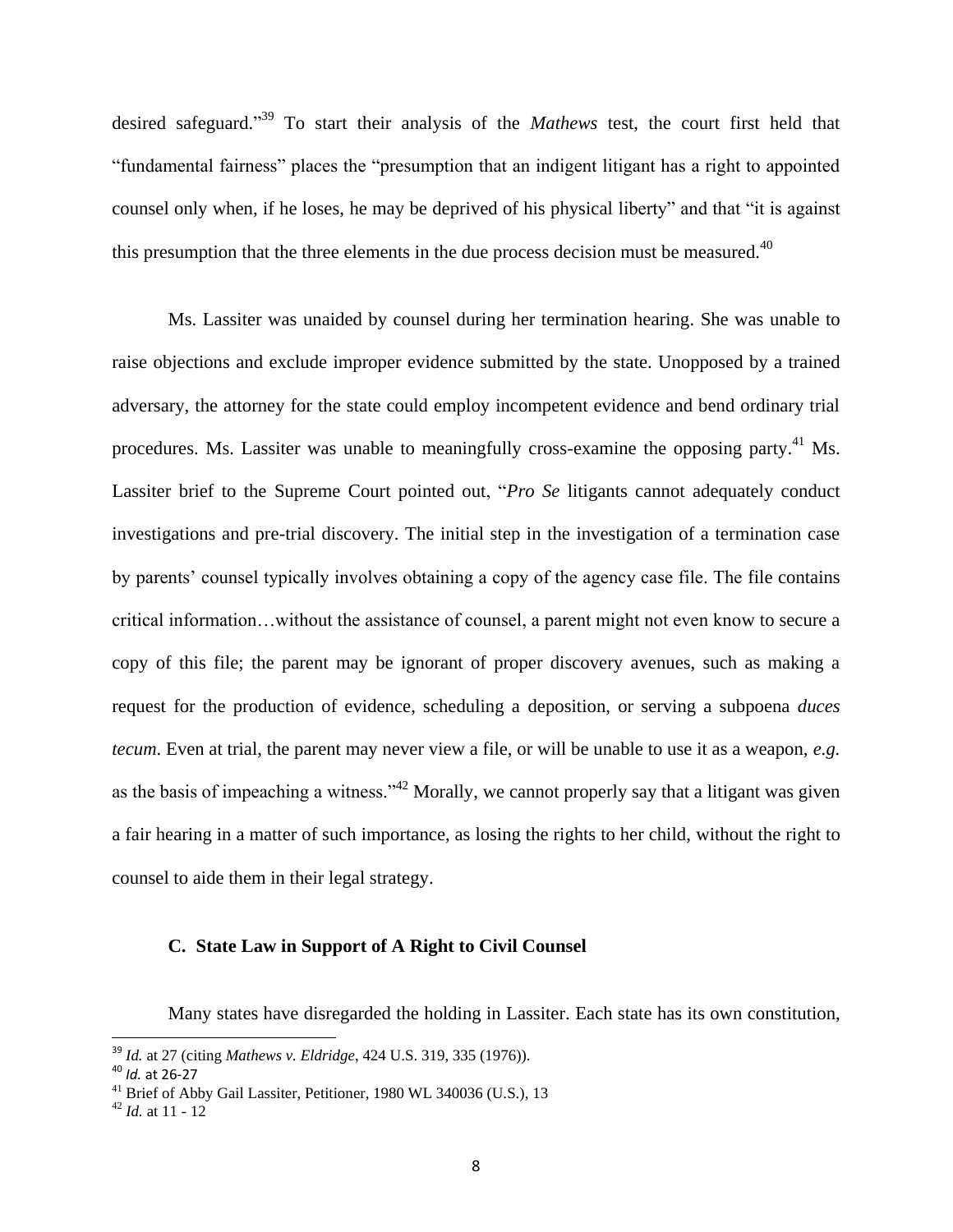its own court system, and its own legislature. Many of those constitutions have provisions not found in the federal Constitution that afford a basis for a right to counsel in civil cases, such as "open courts" or "access to justice" guarantees. Courts in those states have interpreted their state "due process" and "equal protection" clauses more broadly than the United States Supreme Court has read the equivalent language in the federal Constitution. In recent years, legislatures in many states have been more generous than Congress in funding civil legal aid, and some also have been hospitable to the notion of legal aid as a matter of right, at least in some categories of cases.<sup>43</sup>

One state supreme court flatly rejects the Lassiter analysis as a matter of state law, even where the state constitutional provision at issue had been held to be coextensive to the federal due process claim. The Alaska Supreme Court, in 1991, noted that state due process claims were evaluated under the *Mathews v. Elridge* balancing test, but then reached the opposite result of the majority in *Lassiter*. The state court stated that "we reject the case-by-case approach set out by the Supreme Court in *Lassiter*. Rather our view comports more with the dissent.<sup>44</sup> The opinion goes into some detail about the difficulties in negotiating the court process for *pro se* litigants, the strain on court resources when they do, and the role of counsel in safeguarding other protections, such as the "clear and convincing" evidence standard.<sup>45</sup>

California has been one of the states on the front line of providing a right to civil counsel. A study done in 2004 by The Judicial Counsel of California's task force on self-represented litigants estimated that over 4.3 million of California's court users were self-represented, and that

<sup>43</sup> Justice Earl Johnson, Jr., *"And Justice for All." When Will the Pledge Be Fulfilled?*, American Bar Association, Judge's Journal, Summer, 2008

*<sup>44</sup> In re K.L.J.*, 813 P.2d 276, 279 (Alaska 1991)

<sup>45</sup> *Id.* at 283-285.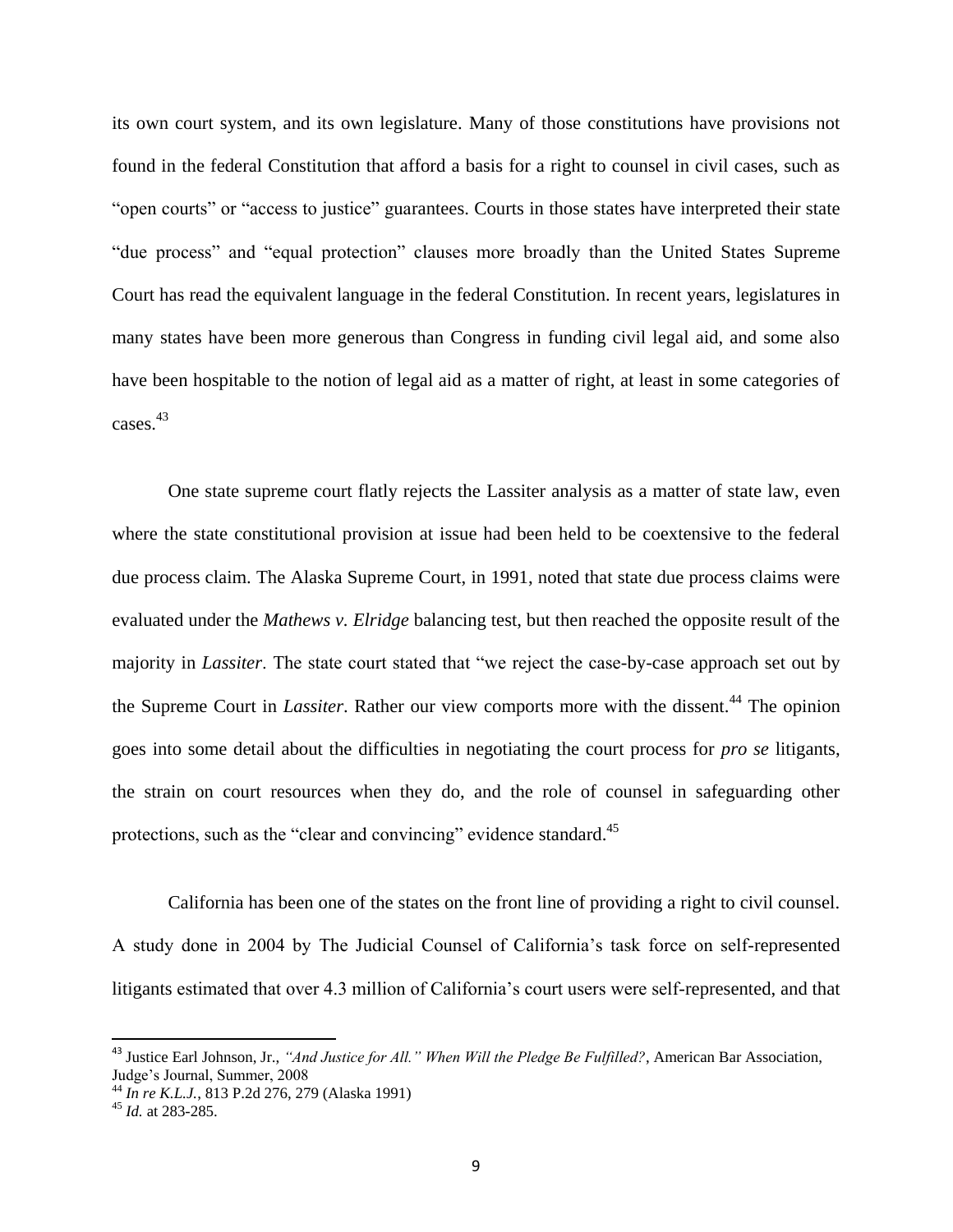the mean rate of unrepresented litigants ranged from 16% in general civil cases, 34% in unlawful retainers, and 67% in family law.<sup>46</sup> The California Access to Justice Commission created draft legislation that provided for a right to counsel – The State Equal Justice Act  $(2006).^{47}$  It was endorsed by the Chief Justice of the California Supreme Court, Ronald M. George. Unfortunately, the statute was proposed during the financial crisis in California and did not pass due to funding issues. The statute has been revised since its original 2006 version<sup>48</sup> and there is hope that it will pass in the next legislative session.

In the holding of *In Re: Jay R.*, the California Court of Appeals has found that their state's due process clause analysis does not include the Lassiter presumption, that counsel is only required when physical liberty is at stake.<sup>49</sup> In 1982, William R, the father of Jay R., was incarcerated and during that time, received notice that his wife intended to have the courts declare that he had abandoned his son so that her new husband could adopt him. William requested the proceedings be adjourned until he was able to be present. The court ignored his request and entered a decree of adoption for the step-father. William appealed and the California Appeals court overturned the adoption decree, holding that the "This proceeding could lead to the complete and permanent termination of one of the most compelling and fundamental rights of our citizens, that of a parent." Noting the "first hand disadvantage of indigent parents, such a proceeding can hardly be characterized as fundamentally fair."<sup>50</sup> Therefore, Due Process, under California law, mandates counsel for indigent parents in proceedings where a parent can be

 $\overline{a}$ 

<sup>46</sup> Clare Pastore, *Life After Lassiter: An Overview of State-Court Right to Counsel Decisions*, Journal of Poverty Law and Policy, July – August, 2006, page 188.

 $47$  California State Equal Justice Act 2006, [http://www.brennancenter.org/content/resource/state\\_equal\\_justice\\_act/.](http://www.brennancenter.org/content/resource/state_equal_justice_act/), last viewed April 2, 2012.

<sup>&</sup>lt;sup>48</sup> California State Equal Justice Act 2008, [http://brennan.3cdn.net/c8d7c0be3acc133d7a\\_s8m6ii3y0.pdf,](http://brennan.3cdn.net/c8d7c0be3acc133d7a_s8m6ii3y0.pdf) last viewed on April 18, 2012.

<sup>49</sup> *In re Jay R.*, 197 Cal. Rptr 672 (Cal Ct. App. 1983)

<sup>50</sup> *Id. At 679.*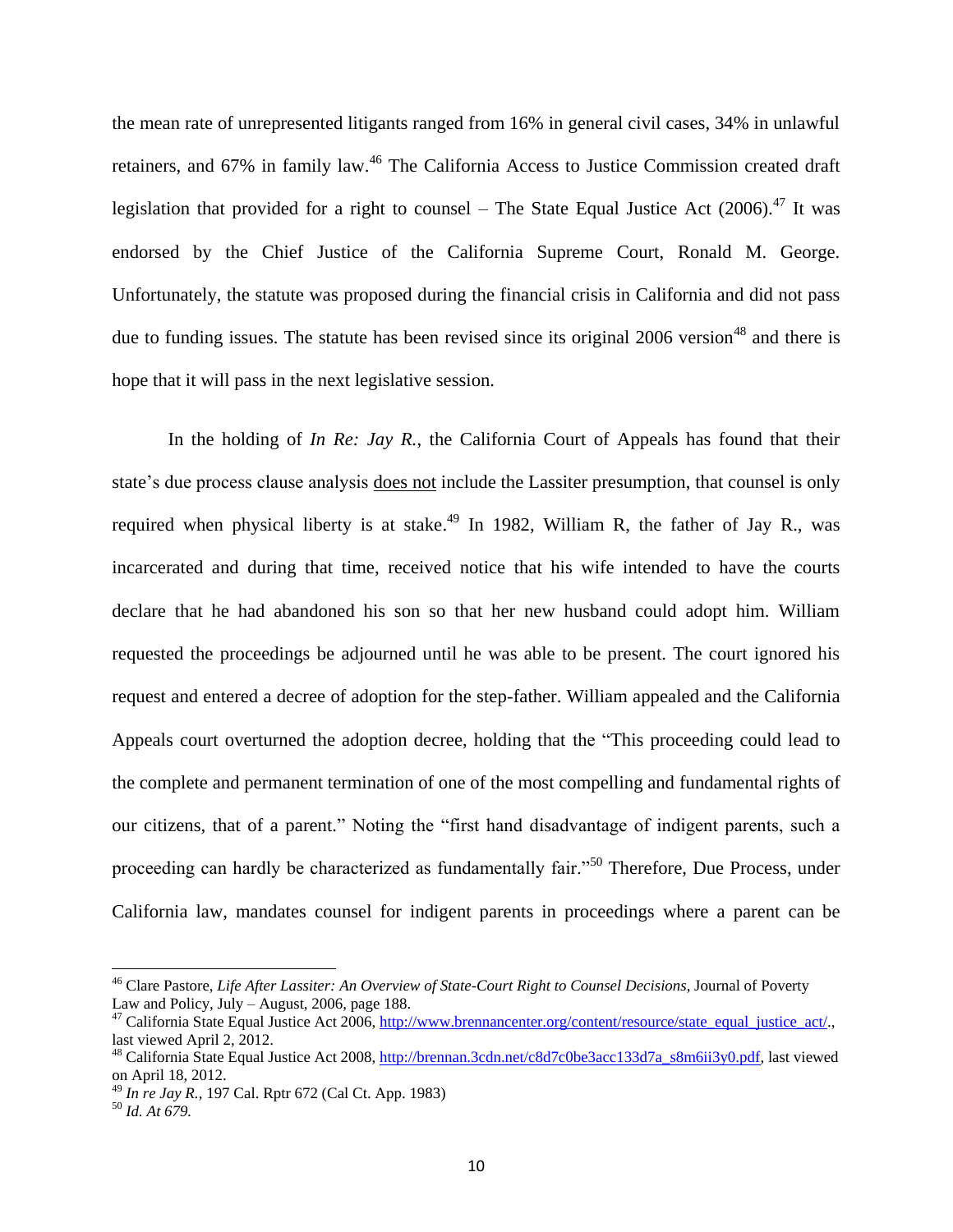stripped of their parental rights. $51$ 

New Jersey's highest court has held that counsel is categorically required for indigent parents facing child support contempt proceedings and noting that, "however seeming simple support enforcement proceedings may be for a judge or lawyer, gathering documentary evidence, preserving testimony, marshaling legal arguments, and articulating a defense are probably awesome and perhaps insuperable undertakings to the uninitiated layperson.<sup>52</sup> Plaintiffs Anne Pasqua, Ray Tolbert, and Michael Anthony were New Jersey residents and parents who were arrested for not complying with their court-ordered child support obligations. All the plaintiffs were jailed for a period of time, from eighteen  $(18)$  to seventy-three  $(73)$  days.<sup>53</sup> Plaintiffs claimed that coercive incarceration was a futile exercise because they were too destitute to pay their support obligations. Without the assistance of counsel, they could not prove their inability to pay their arrears and thus were denied a fair hearing.<sup>54</sup> The New Jersey Supreme Court held that, "when an indigent litigant is forced to proceed at an ability-to-pay hearing without counsel, there is a high risk of an erroneous determination and wrongful incarceration."<sup>55</sup> The court held that both under the Fourteenth Amendment Due Process Clause<sup>56</sup> and the New Jersey State Constitution, the plaintiffs were entitled to counsel as a matter of law.<sup>57</sup> Interestingly enough, the court cited to the balancing test in *Lassiter* as well, finding that when the test is applied to indigent parents facing incarceration in support hearings, due process requires counsel be

<sup>51</sup> *Id.*

- $^{53}$  *Id.* at 666
- <sup>54</sup> *Id.* at 669
- <sup>55</sup> *Id.* at 673
- <sup>56</sup> *Id.* at 674
- <sup>57</sup> *Id.*

<sup>52</sup> *Pasqua v. Council*, 892 A.2d 663 (N.J. 2006)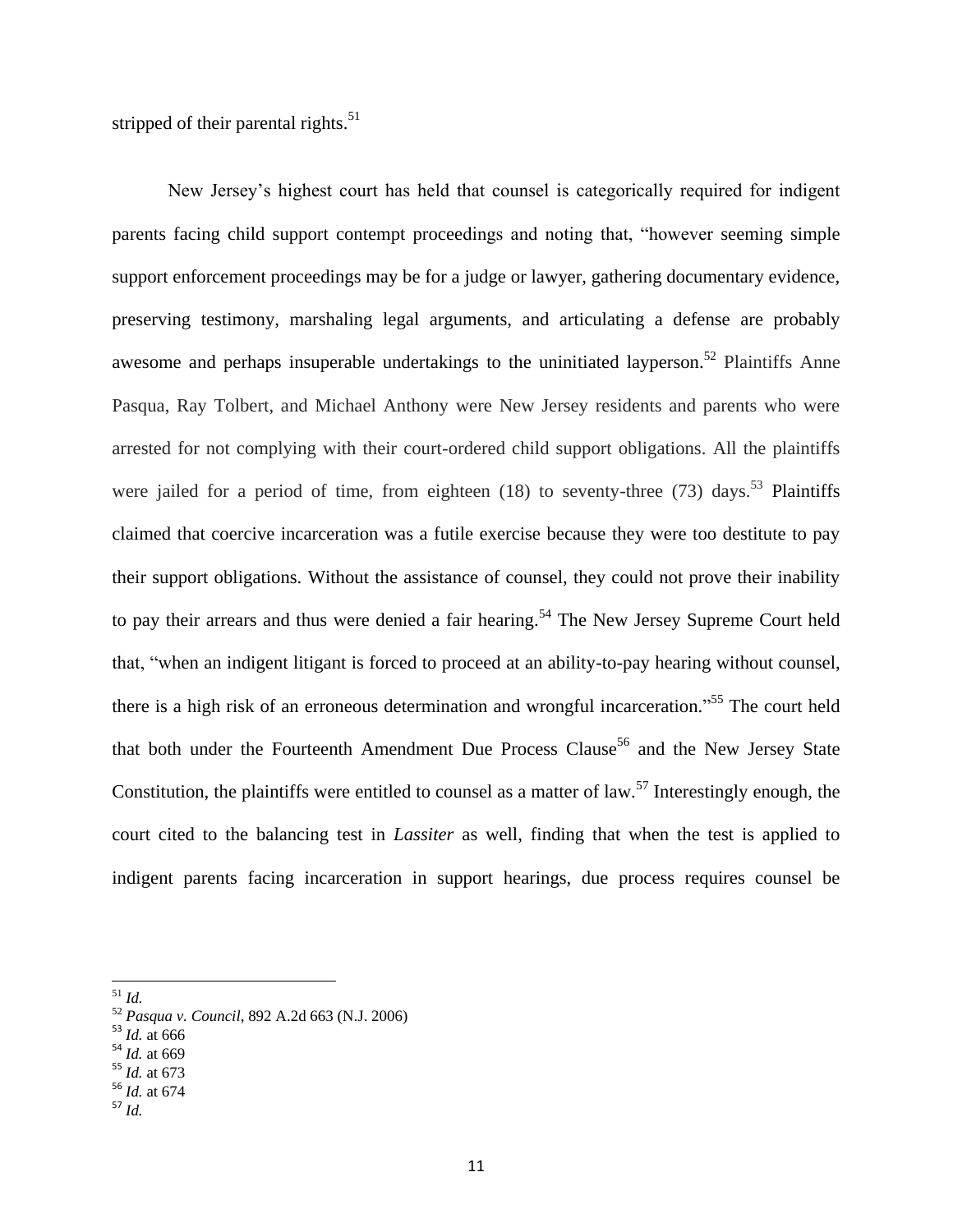provided because of "the private interests at stake, the government's interest, and the risk that the procedures used will lead to erroneous decisions."<sup>58</sup>

Pennsylvania's Supreme Court requires counsel for indigent putative fathers in paternity actions, noting that "a paternity proceeding often becomes an adversary contest between a complainant, backed by the resources of a skilled attorney, and the uncounselled accused father. Under these circumstances, the contest is undeniably tilted in favor of the complainant. Since many indigent defendants may be illiterate and unfamiliar with the courtroom procedure, that imbalance is exacerbated further."<sup>59</sup> The court reviewed and took into consideration the *Mathews*  and *Lassiter* holdings, and*,* "nonetheless [were] convinced that an evaluation of the *Mathews v. Eldridge* factors support the conclusion that denial of counsel for indigent defendants in civil paternity actions in Pennsylvania is inconsistent with due process."<sup>60</sup> Further, the court concluded that, "the presence of counsel at the paternity proceeding helps insure the correctness of a paternity adjudication. Thus, not only the defendant's interest but also the state's interest is best served by a hearing at which a defendant accused of parentage is represented by an attorney."<sup>61</sup>

### **D. The American Bar Association's Crusade for a Right to Civil Counsel**

The American Bar Association ("ABA") is a voluntary, national membership organization of the legal profession. Its more than 260,000 members (as of 1980) come from every state, territory, and the District of Columbia. Since its inception over 100 years ago, the Association has taken an active improvement in the administration of justice and the judicial

 $\overline{a}$ 

<sup>58</sup> *Id.* at 672

<sup>59</sup> *Corra v. Coll*, 451 A.2d 480, 487 (Pa. Super Ct. 1982).

<sup>60</sup> *Id.* at 483

<sup>61</sup> *Id.* at 487 - 488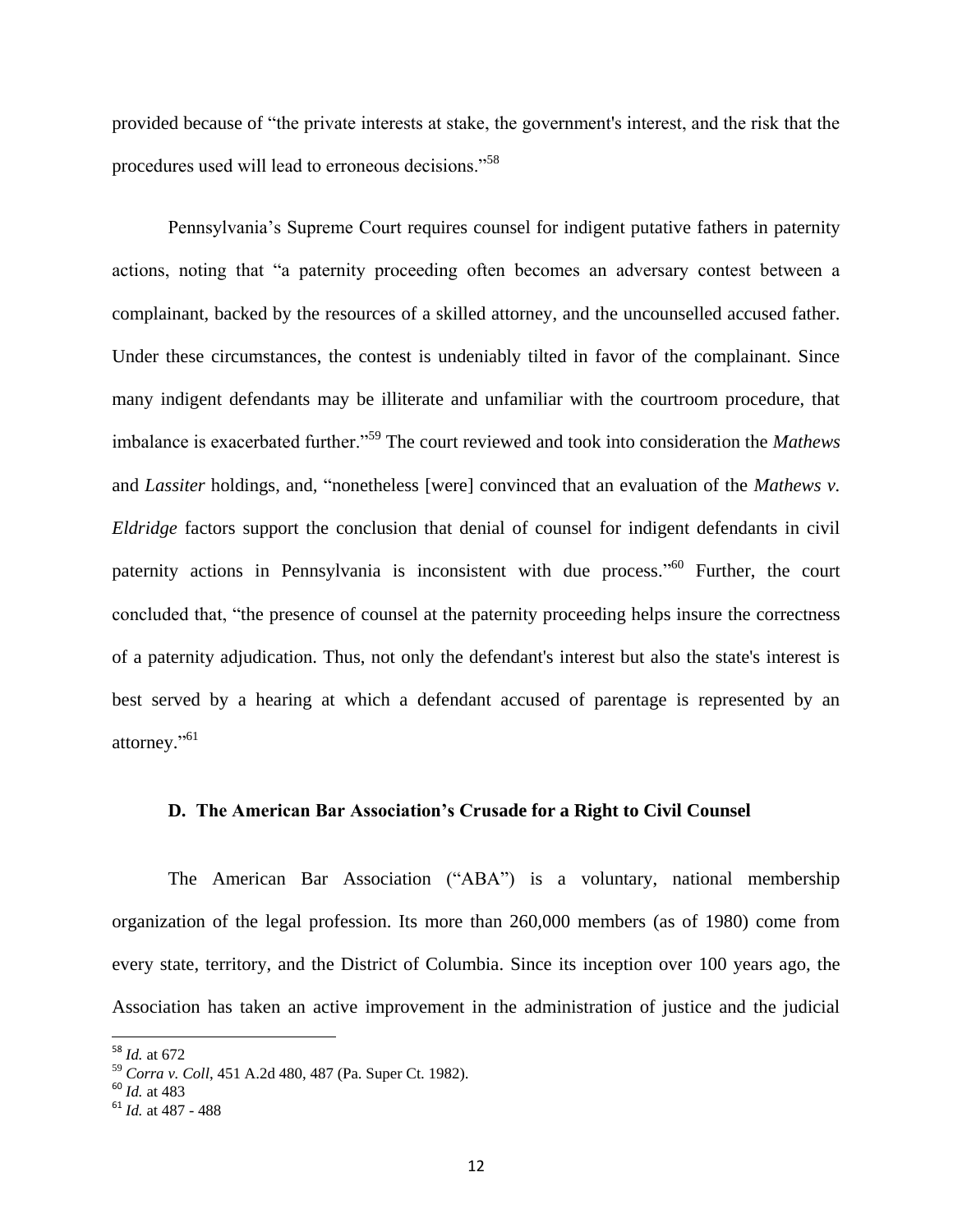process.<sup>62</sup> The ABA has long held as a core value the principle that society must provide equal access for justice and give meaning to those words inscribed above the entrance to the United States Supreme Court – "Equal Justice Under the Law."

The organization has taken the availability of counsel to all citizens to heart. In 1920, the ABA created its first ever-standing committee – The Standing Committee on Legal Aid and Indigent Defense. In 1965, the ABA House of Delegates endorsed federal funding of legal services for the poor when they realized that charitable funding would never adequately meet their needs. In the 1970's, the ABA played a prominent role in the creation of the federal Legal Services Corporation to assume responsibility for the legal services program created by the federal office of Economic Opportunity. Since the 1980's, the ABA has been a powerful and persuasive voice in the fight to maintain federal funding for civil legal services. <sup>63</sup>

In 1983, the ABA adopted they key goal, "to promote meaningful access to legal representation and the American System of Justice for all persons, regardless of their economic needs or social condition." When they adopted this goal, the House of Delegates offered the following objectives for obtaining the goal:

- 1. Increase funding for legal services to the poor in civil and criminal cases.
- 2. Communicate the availability of affordable legal services and information to moderateincome persons.
- 3. Provide effective representation for the full range of legal needs of low and middle income persons.
- 4. Encourage the development of systems and procedures that make the justice system easier for all persons to understand and use.

To further these objectives, in August of 2006, the House of Delegates to the American

Bar Association took a historic step toward achieving the Association's objective to, "assure

<sup>62</sup> *Amicus Brief of the American Bar Association*, *Lassiter v. Department of Social Services,* 1980 WL 340036 (U.S.), 1.

<sup>&</sup>lt;sup>63</sup> http://www.abanet.org/legalservices/sclaid/downloads/06A112A.pdf, last viewed March 3, 2012.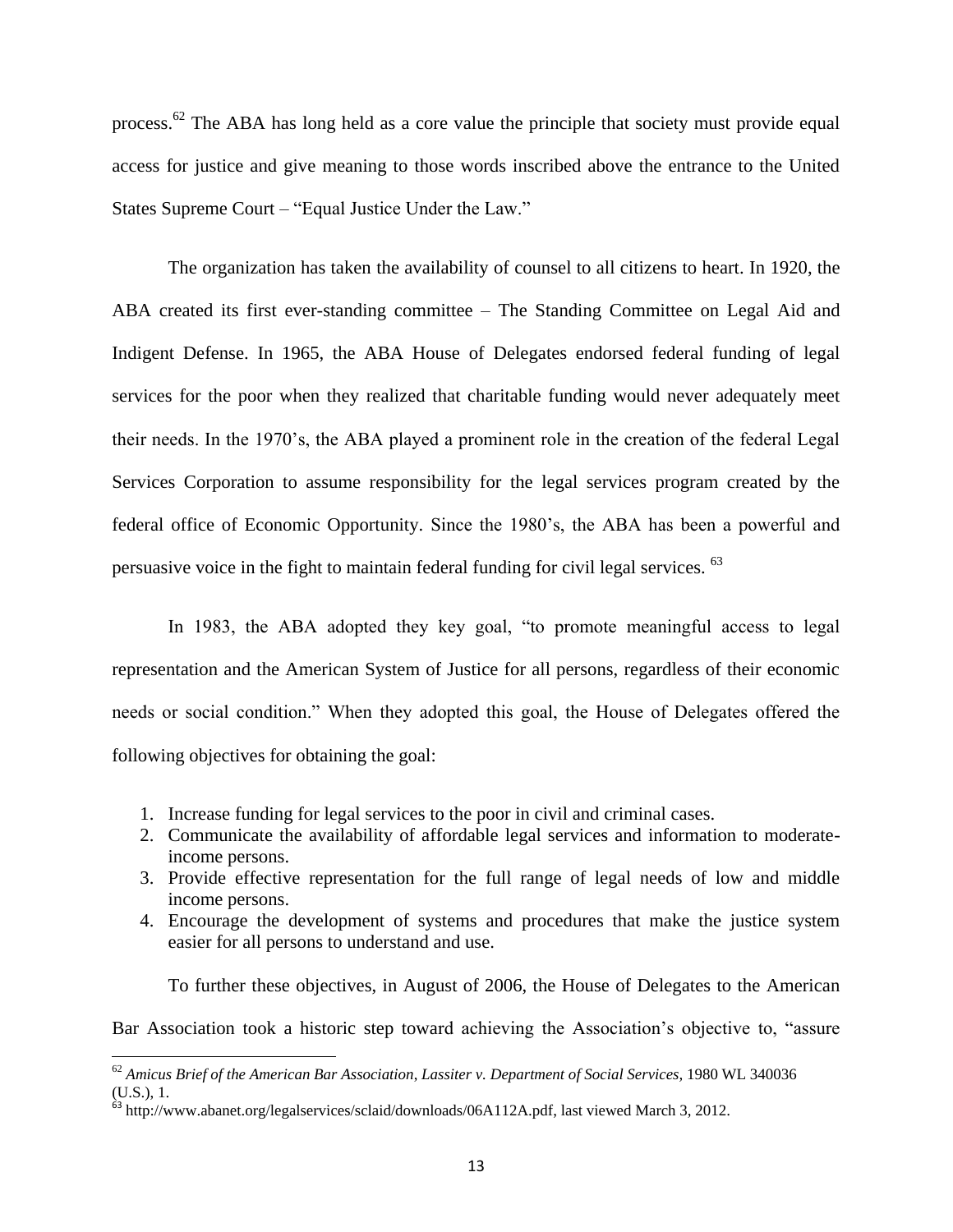meaningful access to justice for all persons" by adopting a resolution urging "federal, state, and territorial governments to provide legal counsel as a matter of right at public expense to lowincome persons in those categories where basic human needs are at stake, such as those involving shelter, sustenance, safety, health or child custody."<sup>64</sup>

This action marked the first time the ABA officially recognized a governmental obligation to fund and supply effective legal representation to all poor persons involved in the type of high stakes proceedings within the civil justice system that place them at risk of losing their homes, custody of their children, protection from actual or threatened violence, access to basic health care, their sole source of financial support, or other fundamental necessities of life. The ABA resolution came on the heels of a growing consensus, following a decades-long, wideranging effort by a dedicated cadre of ABA members and other national advocates, that the time was ripe to bring to light the critical need for a civil right to counsel in this country.

"Equal Justice under law is not just a caption on the façade of the Supreme Court building. It is perhaps the most inspiring ideal of our society…It is fundamental that justice should be the same, in substance and availability, without regard to economic status." Justice Lewis Powell, former President of the ABA. "The ABA has long held as a core value the principle that society must provide equal access to justice, to give meaning to the words inscribed above the entrance to the United States Supreme Court – "Equal Justice Under Law." <sup>65</sup>

# **E. International Law Provides an Example for the United States**

Other nations around the globe have already recognized the need for counsel for civil litigants. Starting with France in 1852 and continuing with Italy in 1865 and Germany in 1877,

 $\overline{\phantom{a}}$ <sup>64</sup> *Id.*

<sup>65</sup>http://www.americanbar.org/content/dam/aba/administrative/legal\_aid\_indigent\_defendants/ls\_sclaid\_06A112A.a uthcheckdam.pdf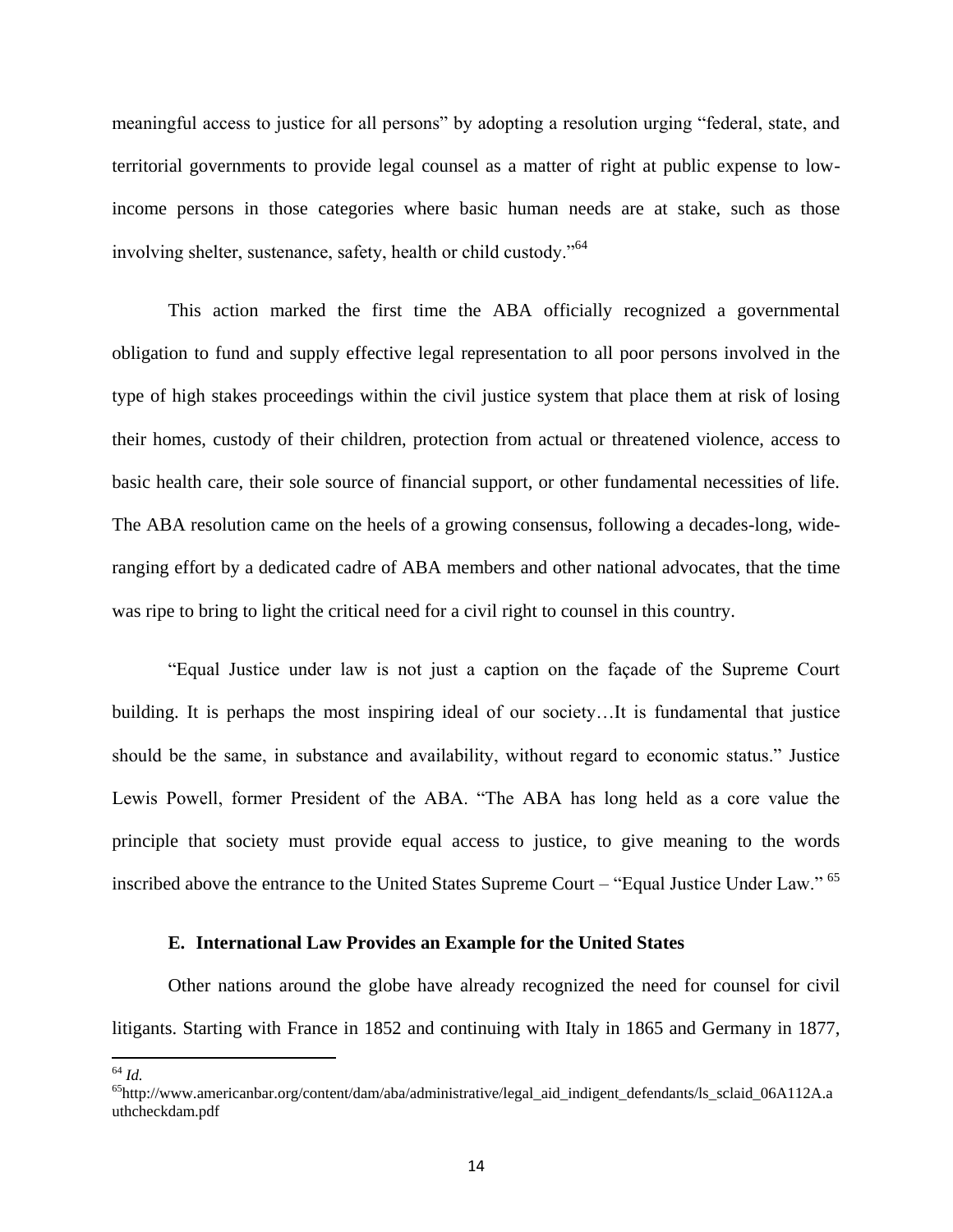most continental European nations had created statutory rights to counsel for indigent civil litigants by the end of the nineteenth century or early in the twentieth. As early as 1937, in one of the few European countries where lawmakers had not enacted such a right, the Swiss Supreme Court found a right to free counsel for poor people in civil cases based on that nation's constitutional guarantee that "all Swiss are equal before the law."<sup>66</sup>

Expenditures of public resources to address the legal needs of the poor in the United States compare poorly with funding in many other industrialized nations. At the lower end. Germany, Ireland, Canada, and Finland invest over three times as much of their gross domestic product as the United States. At the upper end, England spends twelve times as much of its Gross Domestic Product. 67

The Treaty of Lisbon, which is a governing documents of the European Union, states that among its fundamental rights, "All civil litigants are afforded a fair hearing."<sup>68</sup> The European Union Court of Human Rights, whose judgments affect all twenty-seven countries in the European Union, has held that under certain circumstances, civil litigants could not have a fair hearing if they are unrepresented by counsel.<sup>69</sup>

In the words of Federal District Court Judge, Robert Sweet (a former litigator at Skadden Arps), "We need a Civil *Gideon, <sup>70</sup>* that is, an expanded constitutional right to counsel in civil matters. Lawyers, and lawyers **for all**, are essential to the functioning of an effective justice

<sup>66</sup> Mauro Cappelletti, James Gordley & Earl Johnson Jr., *Toward Equal Justice: A Comparative Study of Legal Aid in Modern Societies* (2nd ed. 1981).

 $67$  Comparisons compiled from data in "National Reports" prepared for the 2005 International Legal Aid Group (ILAG) conference in Killarney, Ireland, available at www.ilagnet.org.

<sup>68</sup> *Treaty of Lisbon*, 2009.

<sup>69</sup> *Airey v. Ireland*, 32 Eur. Ct. H.R. (ser A) (1979), 2 Eur. H.R. Rep. 305.

 $70$  Civil Gideon has been used as shorthand and as a slogan for the civil right to legal services endeavor.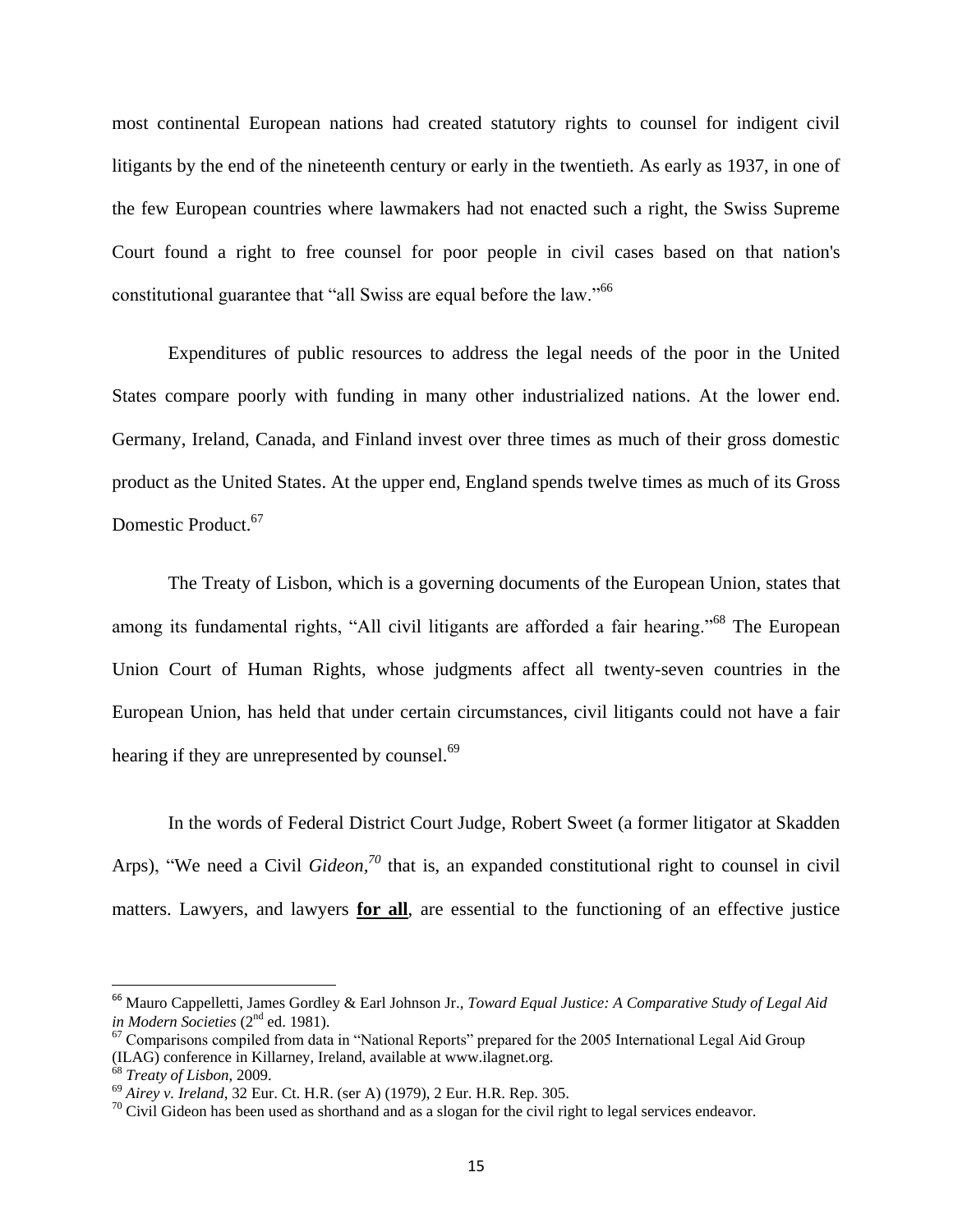system."<sup>71</sup> Only then, will our justice system truly be equal.

 $\overline{a}$ 

<sup>71</sup> Robert W. Sweet, *"Civil Gideon" and Justice in the Trial Court (The Rabbi's Beard)*, 42 THE RECORD 915, 924 (Dec. 1997). (emphasis added).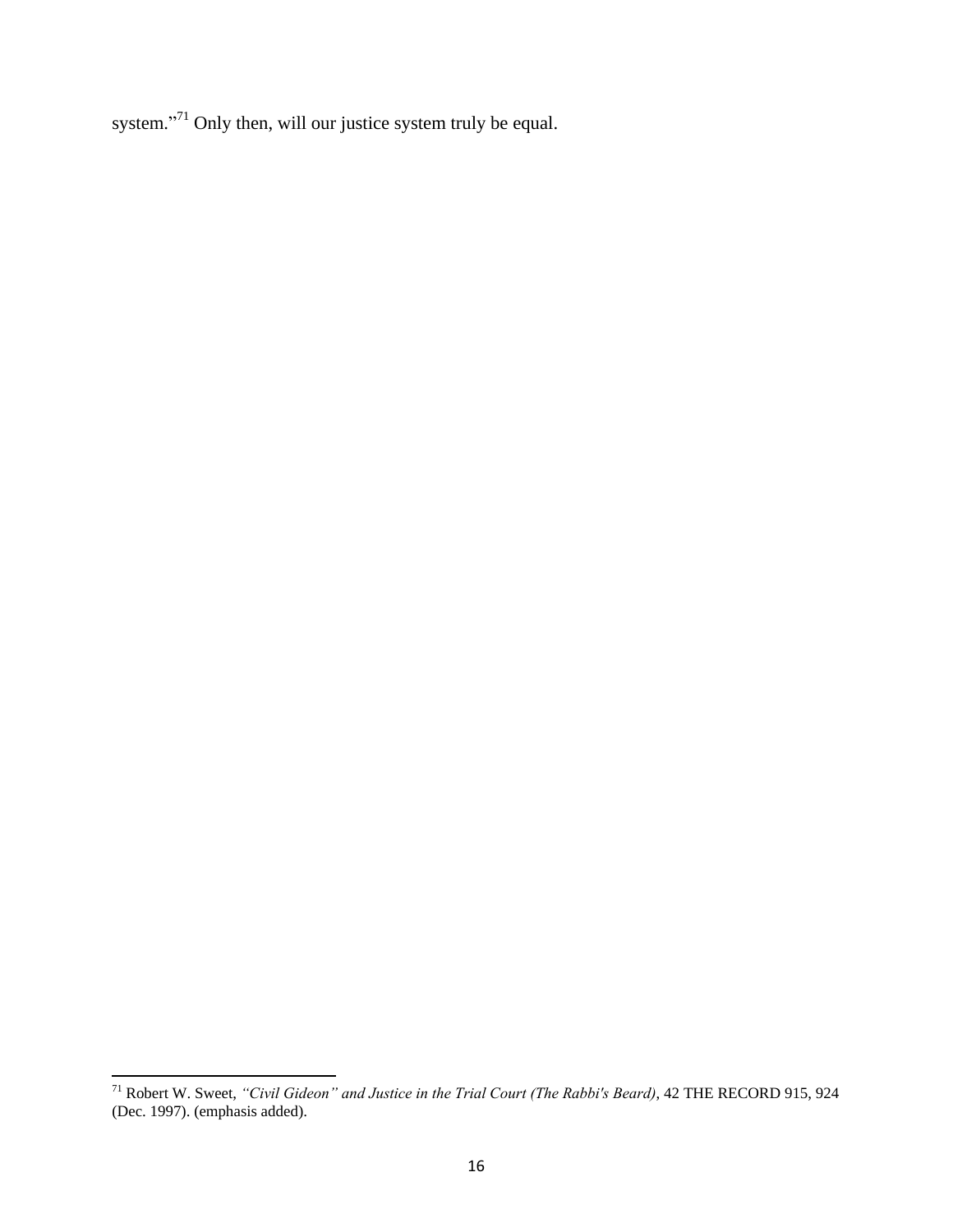### **Part II – A Moral Analysis**

John Finnis is known for his work in moral, political and legal theory, as well as constitutional law. He is Professor of Law at University College, Oxford and at the University of Notre Dame and teaches courses in Jurisprudence, in the Social, Political and Legal Theory of Thomas Aquinas.<sup>72</sup> Finnis was educated at St. Peter's College and the University of Adelaide, where he was a member of St. Mark's College, where he obtained his LL.B. Finnis was a Rhodes Scholar, and matriculated at University College, Oxford, where he obtained his D.Phil. for a thesis on the concept of judicial power in 1962.  $^{73}$ 

His work, *Natural Law and Natural Rights* (1980) confronts moral skepticism by using contemporary analytical tools to provide basic accounts of values and principles, community and "common good," justice and human rights, authority, law, the varieties of obligation, unjust law, and the question of divine authority.<sup>74</sup> "Natural Law (in the context of ethics, politics, law, and jurisprudence) simply means the set of true propositions identifying basic human goods, general requirements or fight choosing, and the specific moral norms deducible from those requirements as they bear on particular basic goods."<sup>75</sup>

According to Finnis, there are exactly seven equally fundamental, basic values (or basic forms of human good): knowledge, life, play, aesthetic experience, sociability (friendship), practical reasonableness, and religion. Finnis maintains that it is self-evident that these are all

 $^{72}$  The University of Notre Dame Law School, Staff and Faculty, [http://law.nd.edu/people/faculty-and](http://law.nd.edu/people/faculty-and-administration/teaching-and-research-faculty/john-finnis/)[administration/teaching-and-research-faculty/john-finnis/;](http://law.nd.edu/people/faculty-and-administration/teaching-and-research-faculty/john-finnis/) last viewed on April 12, 2012.

 $\frac{73}{13}$  Oxford Law Staff and Professors, [http://www.law.ox.ac.uk/profile/john.finnis,](http://www.law.ox.ac.uk/profile/john.finnis) last viewed on April 12, 2012. <sup>74</sup> Oxford University Press,

[http://www.us.oup.com/us/catalog/23805/subject/LegalTheory/?view=usa&ci=9780198761105,](http://www.us.oup.com/us/catalog/23805/subject/LegalTheory/?view=usa&ci=9780198761105) last viewed on April 12, 2012.

<sup>75</sup> John Finnis, *Natural Law and Natural Rights,* page 280.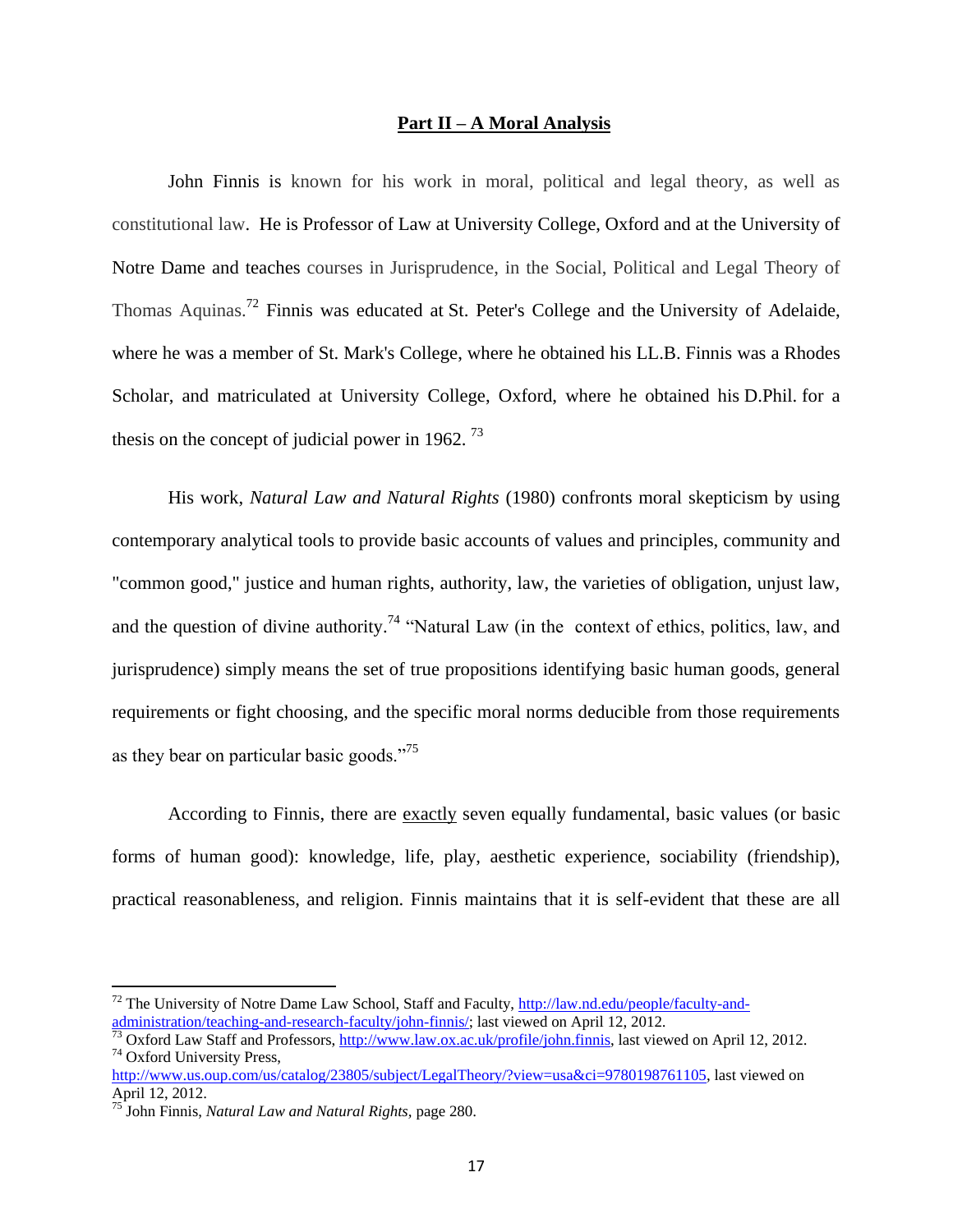equally and intrinsically valuable and that the pursuit of these values exhausts the ultimate reasons one could have for action.<sup>76</sup>

Finnis also discusses the nine requirements of practical reasonableness: to form a rational plan of life, to recognize the importance of each of the seven basic values, to show impartiality among persons, to maintain some detachments from one's specific projects, not to abandon one's commitments lightly, to pursue the good efficiently, not to chose directly against any basic value, to seek the good one one's communities, and to refrain from acting as one ought not to act. In order to pursue one's own good successfully, one must satisfy these requirements. All the requirements are inter-related and capable of being regarded as aspects of one another.<sup>77</sup>

Finnis' theory of natural law explains that in the attempt to satisfy these nine requirements of practical reasonableness that leads one to pursue the good of others. For example, the pursuit of the basic value of friendship naturally leads to the related requirement that one seek the good of one's communities. Consequently, the requirements of practical reasonableness lead to the moral "good" requirements.<sup>78</sup> Finnis purports that an understanding of morality, justice, law, authority, and obligation must rest ultimately on a proper understanding of human good or well-being.<sup>79</sup> "Natural Law (in the context of ethics, politics, law, and jurisprudence) simply means the set of true propositions identifying basic human goods, general

<sup>76</sup> William H. Wilcox, *Natural Law and Natural Rights - John Finnis: Book Review*, 68 Cornell L. Rev 409 (March, 1983).

<sup>77</sup> John Finnis, *Natural Law and Natural Rights,* page 105

<sup>78</sup> *Id.* at 126

<sup>79</sup> William H. Wilcox, *Natural Law and Natural Rights - John Finnis: Book Review*, 68 Cornell L. Rev 409 (March, 1983).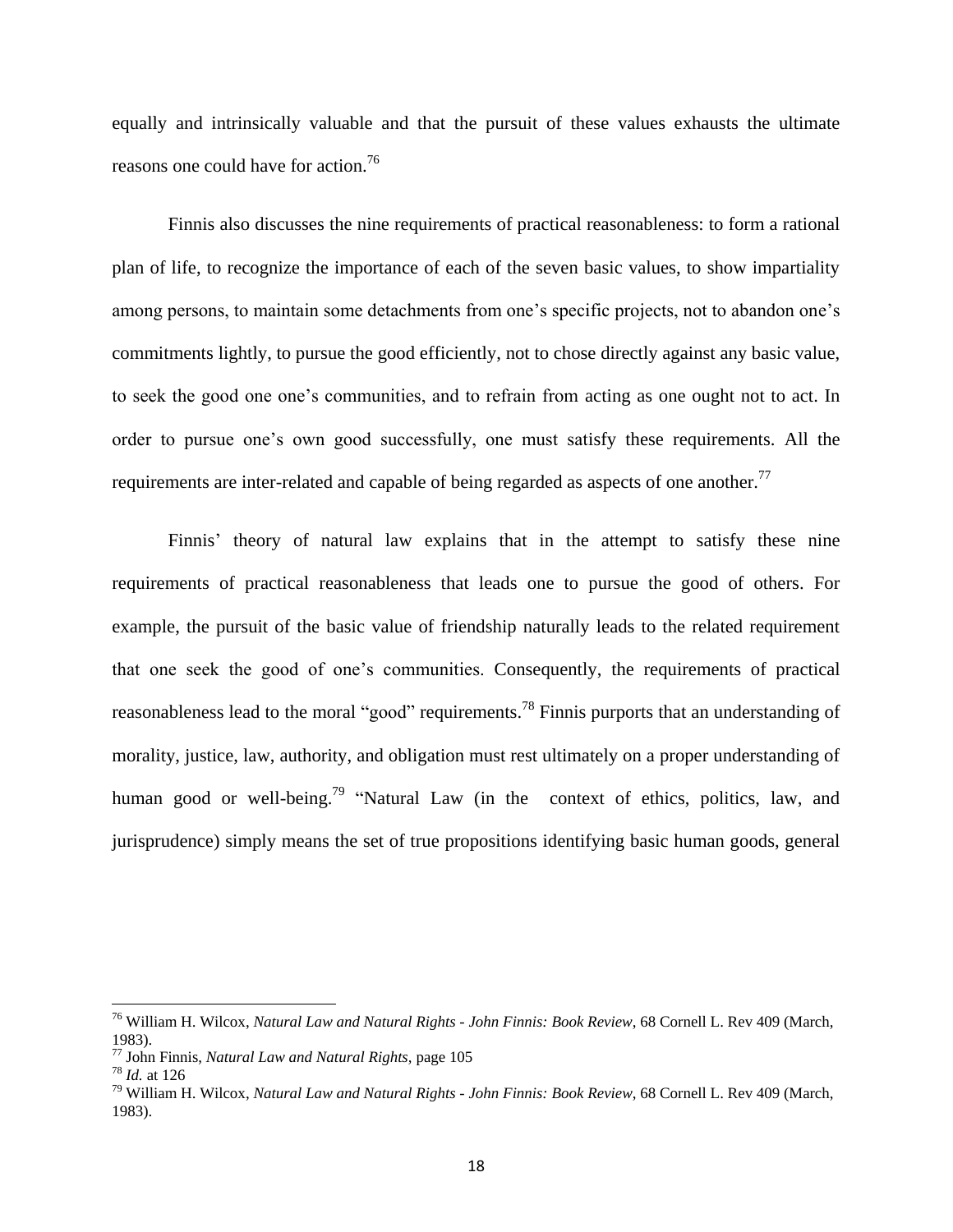requirements or fight choosing, and the specific moral norms deducible from those requirements as they bear on particular basic goods."<sup>80</sup>

The first of these true propositions, the requirements of practical reasonableness, is a coherent plan of life.<sup>81</sup> It is unreasonable to just live from moment to moment, following immediate cravings or just drifting from one commitment to another.<sup>82</sup> Every person should have a harmonious set of purposes and orientations and form a rational plan to their life. This requires both direction, control of impulses, and the undertakings of specific projects. A person needs to constantly reform habits, and abandon old projects in favor of adoption of new ones, as an overall part of honoring your commitments (another of the tenants of practical reasonableness).  $83$  There should be no waste of opportunities, nothing irrational or meaningless.  $84$ 

Finnis believes we should see our life as a whole, not just as moments. We should treat our life plan as a blueprint or a recipe, but we should be prepared for the many unforeseeable contingencies that may come up in our path. In our country, the judicial system is something that affords a person the opportunity to deal with the "unforeseeable" that come up in our coherent life plans. If you are being unjustly sued, your child's other parent is attempting to take him or her away from you, or your are being wrongly evicted from your apartment, the unforeseeable events may have a remedy – a hearing or a trial. In order for a person to develop their coherent life plan and be able to make accommodations for the unforeseeable, they need to be able to rely on the instrument that our country put in place for them. In order for that hearing or trial to be fair and a true remedy, then all persons should be afforded a right to counsel at that hearing. In

 $\overline{a}$ 

<sup>80</sup> John Finnis, *Natural Law and Natural Rights,* page 87

<sup>81</sup> *Id.* at 103.

 $rac{1}{82}$  *Id.* 

<sup>83</sup> *Id.* at 104.

<sup>84</sup> *Id.* at 105.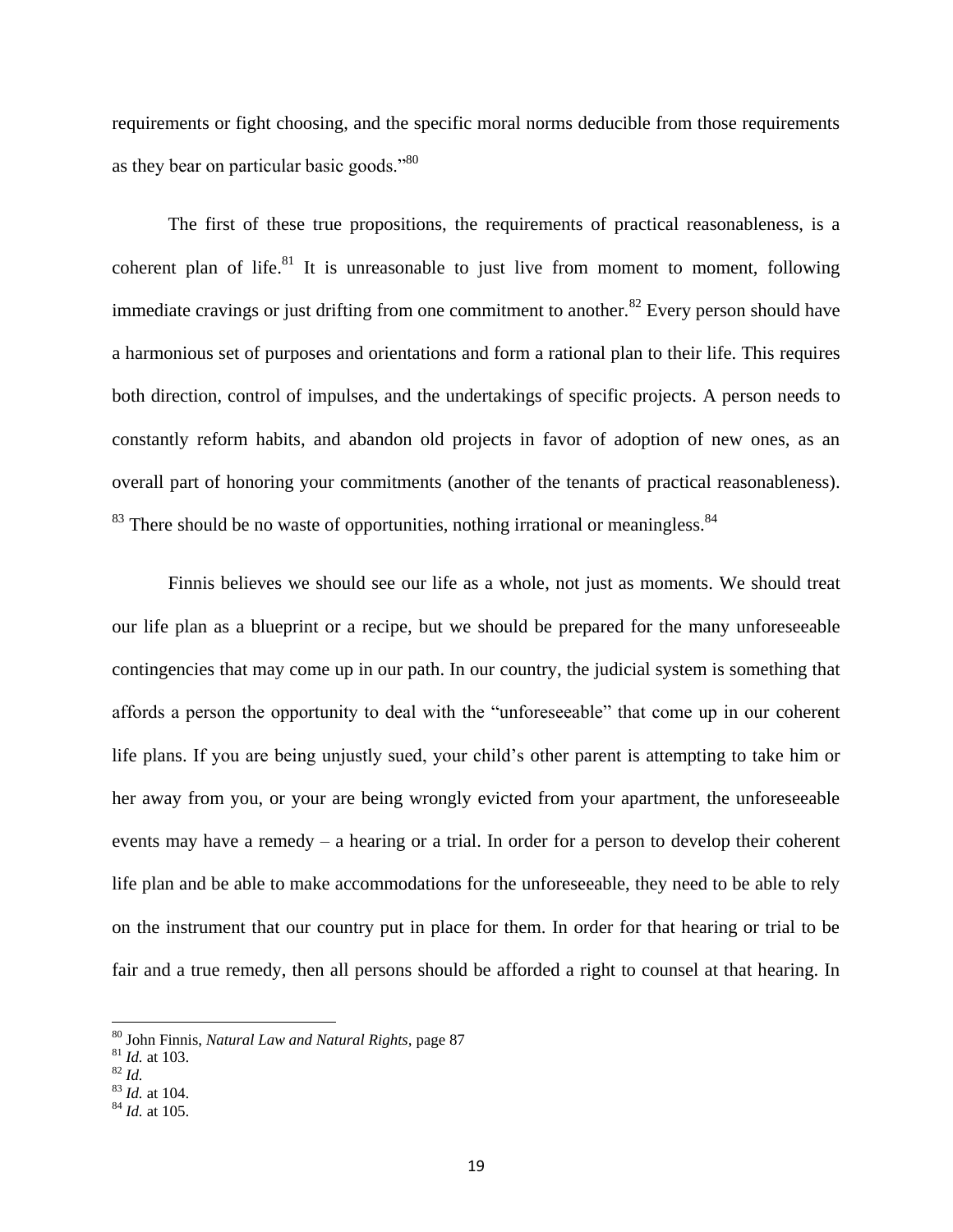order for someone's life plan to be coherent and harmonious, they should be able to take advantage of the justice system.

Finnis also speaks of not wasting opportunities and making sure everything we do has a meaning towards our coherent life plan.<sup>85</sup> When we do have our day in court, we should be represented and not make it a waste of our time, our opponent, or the justice system. It would be irrational for all involved to have an unrepresented litigant attempt to prove his or her case (or disprove the opposition's case, as it may be). A coherent life plan cannot include the unjust taking of something that belongs to someone else or something that someone else is entitled to. It would make our justice system meaningless and incoherent.

Finnis' second requirement of practical reasonableness is that there must be no arbitrary preferences among the values.<sup>86</sup> The key word in this portion of his theory is "arbitrary." Finnis recognizes that any commitment to a coherent life plan may involve some degree of concentration one or more of some of the basic forms of the good. "It is one thing to have no 'taste' for scholarship or friendship, but quite another thing to think or speak as if these were not real forms of the good."<sup>87</sup> You must not just dismiss the other goods, but recognize that "knowledge [or any other good you might want to dismiss] are to be treated as a form of excellence and that error, illusion, muddle, superstition, and ignorance are evils that one should not wish for or plan for, or encourage in oneself or others."<sup>88</sup> If you dismiss any of the other goods without a coherent plan, you will be stunting or mutilating oneself and those in one's case by not allowing them to experience those goods.<sup>89</sup> "Not everyone is the same. No one should

<sup>88</sup> *Id.*

 $\overline{a}$ 

<sup>85</sup> *Id.* at 104.

<sup>86</sup> *Id.* at 105 – 106.

 $^{87}$  *Id.* at 106.

<sup>89</sup> *Id.*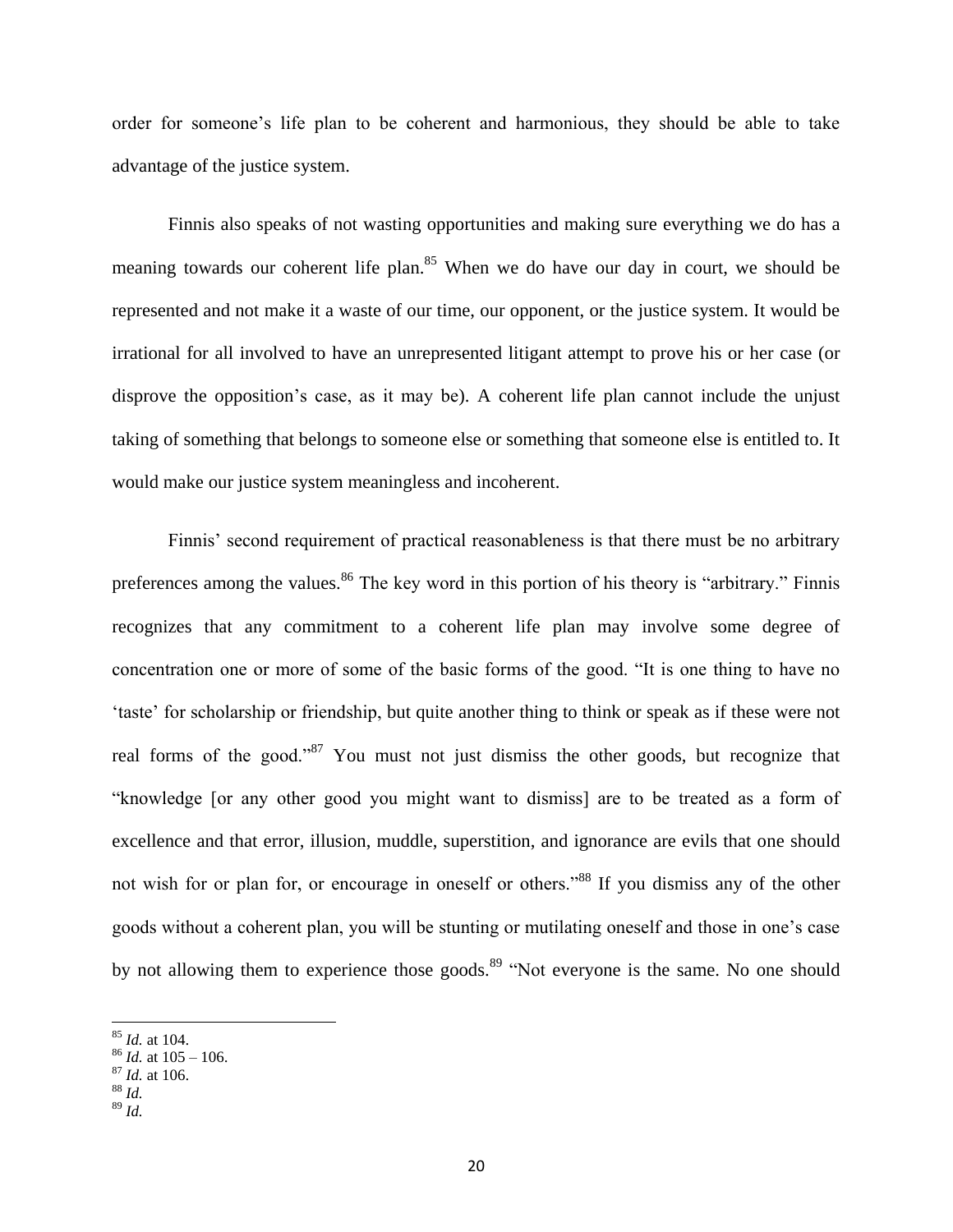demand a subject of child of theirs should conform willy-nilly to the modes of excellence they have set for themselves."<sup>90</sup> Just because you are a lawyer and discount religion, does not mean you should encourage others to do the same. Because all the goods have a place in our society, all of them fit in the order of our community and are interwoven, and without one, the others are not as strong or complete. If you are to deny your friend, child, or supervisee the right to explore, understand, or develop one of the other goods, it will diminish the other six, and therefore diminish the very good you feel is superior to the others.

In terms of a civil right to counsel, indigent litigants should have access to counsel so that during a trial or hearing, they have a fair chance and so that they may continue to live (the first, not in rank, but in the order he presents them, of Finnis' goods), be alive, outside prison walls, with their kids, in good health, and to be able enjoy the things that make them happy in life, such as pure play or things in the matrix of aesthetic experience, have friendships to strengthen the community around them and live in peace and harmony. If we were to accept that we have a right to counsel ONLY to keep us from being incarcerated or from capital punishment, we would be ignoring the other, just as important reasons for a fair or impartial hearing – to make sure your property is not unjustly taken from you, to make sure you have a right to your parental rights, to ensure you don't pay child support on a child that isn't yours, etc. We must protect all of the goods in order to flourish, and not just one of them (life).

The Supreme Court of the United States currently puts life, and not even all aspects of life, paramount to the other goods by only providing litigants who are being threatened with loss of life (capital punishment) or liberty (jail time) with a right to counsel. However, Finnis purports that we want to protect life and freedom, through our laws, so that we can enjoy play,

 $\overline{\phantom{a}}$ <sup>90</sup> *Id.*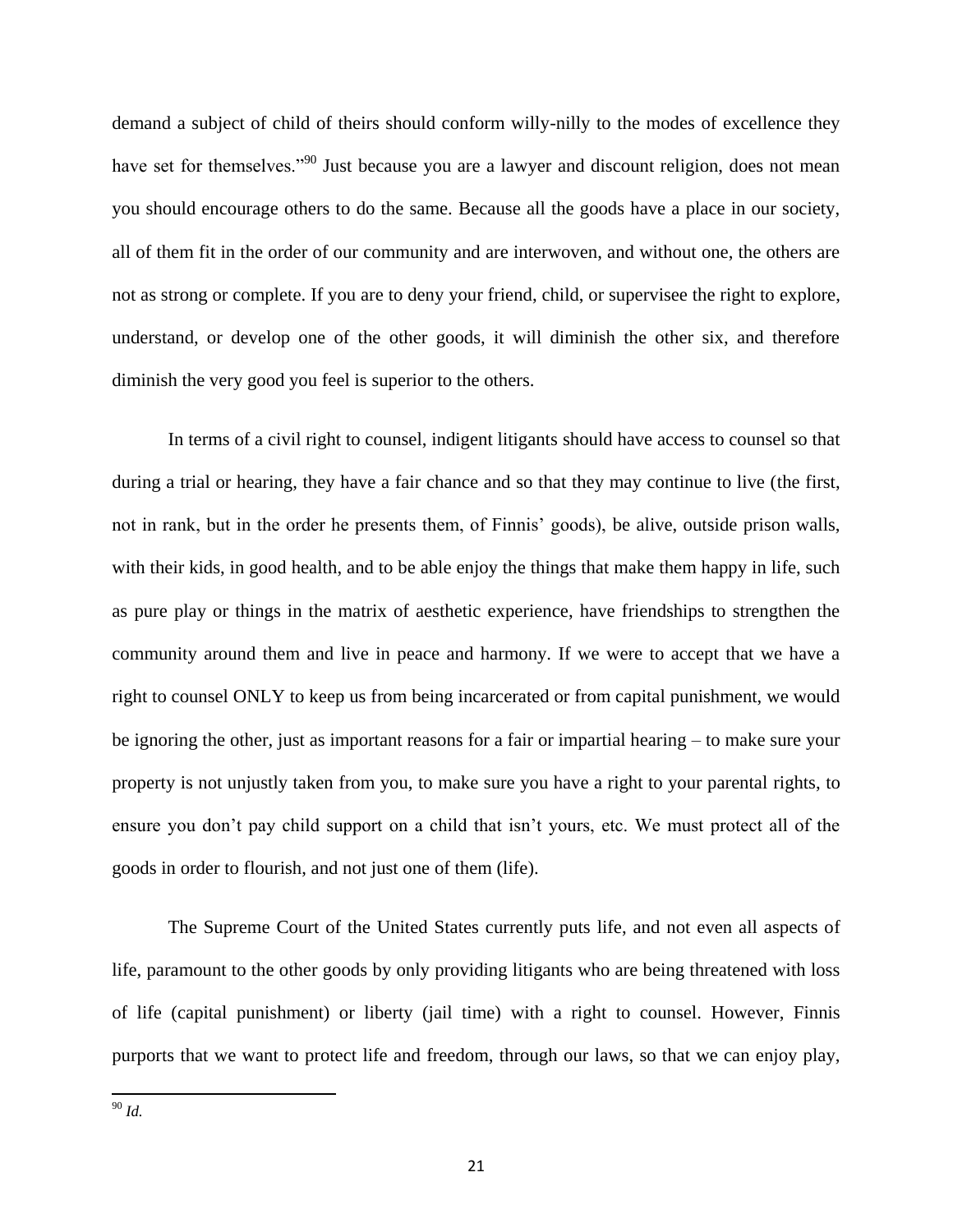sociability, aesthetic experience, and religion. Having a right to counsel in civil litigation protects life and knowledge, and by preserving the sanctity of those two goods, we will also be protecting the five. Finnis tells us it is not our place to deprive anyone of any of the goods, so by the Supreme Court only providing a right to counsel in certain situations, they are "stunting or mutilating" those who find other goods more important.

From having no arbitrary preference of the goods, Finnis moves to no arbitrary preference among persons.<sup>91</sup> His third requirement of practical reasonableness tells us that we should not prefer one person over another. "Other persons' survival, their coming to know, their creativity, their all-round flourishing, may not interest me, may in any event be beyond my power to affect – but have I any reason to deny that survival, knowledge, creativity, and flourishing are really good and are fit matters of interest, concern, and favour, by those persons and by all who have to do with them?"<sup>92</sup>

Finnis asks us to recall the Golden Rule – "do to (or for) others what you would have them do to (or for) you. Put yourself in your neighbor's shoes. Do not condemn others for what you are willing to do yourself. Do not (without special reason) prevent others getting for themselves what you are trying to get for yourself."<sup>93</sup> A moral, rational person will realize that this is a requirement of reason.

If we were to allow a person to appear in court without a lawyer, to go up against someone with training and experience in the law, this almost certainly shows a preference for one person over another. Judicial Counsel of California's task force on self-represented litigants estimated that in 2004, over 4.3 million of California's court users were self-represented, and

<sup>91</sup> *Id.* at 106 – 107.

<sup>92</sup> *Id.* at 106.

<sup>93</sup> *Id.*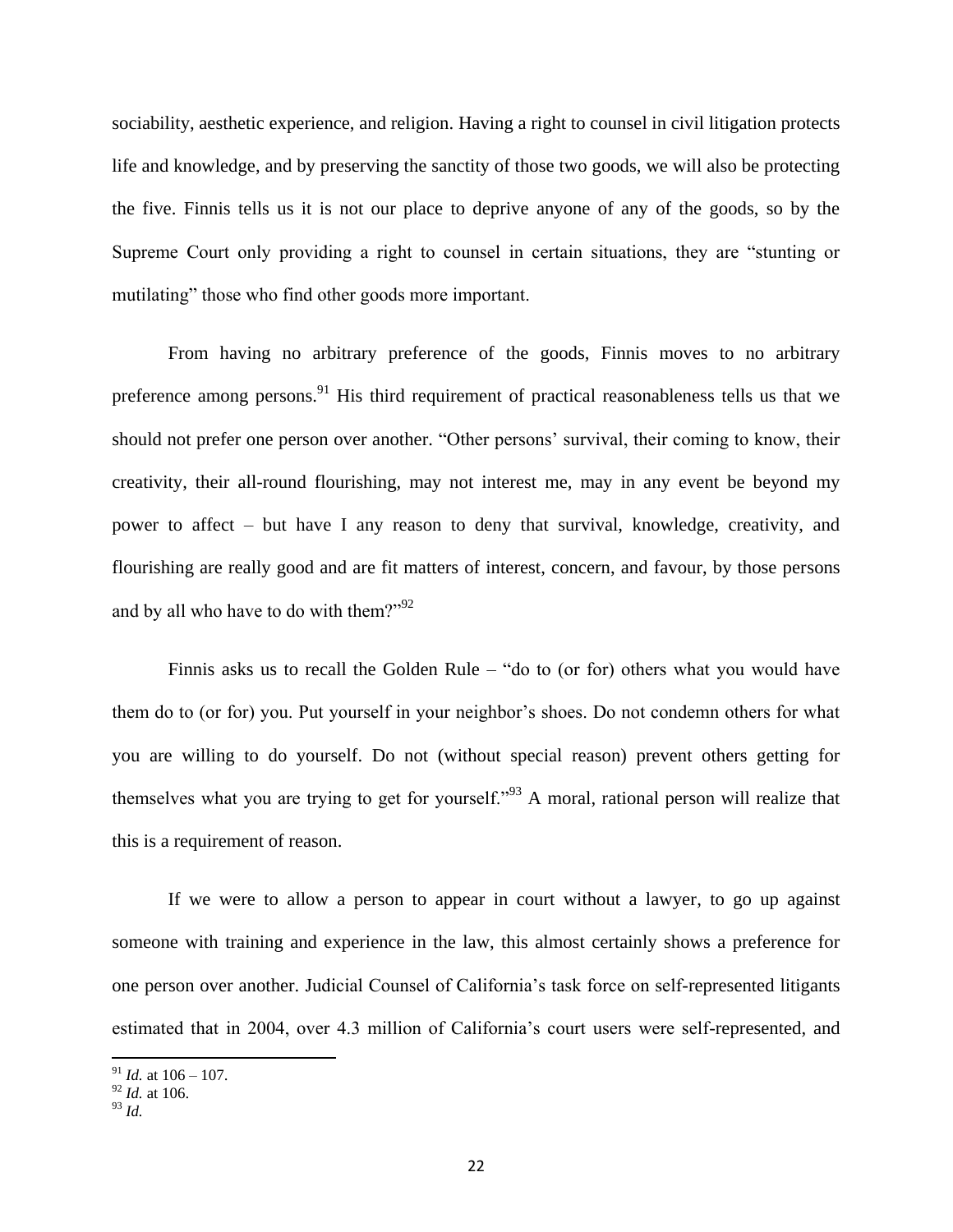that in most cases, the self-represented lost, especially in family court.<sup>94</sup> Are we to assume that every one of those *pro se* litigants did not have the stronger case? Or are we as a society preferring those who can afford counsel over those who cannot? If you could afford a lawyer, but your opponent could not, would you "put yourself in your neighbor's shoes" and forego counsel? Of course not – that is not rational. But, if we are to be concerned with the ensuring all persons in our community access to "survival, knowledge, creativity and flourishing," we should ensure that if someone is threatened with the possibility of losing meaningful access to any of the basic goods, they should have the same opportunity as someone who can afford an attorney would.

Of course, there are those who would respond that by ensuring that all indigent litigants have equal access to the courts, we prefer the indigents over those who can afford an attorney. Obviously, there is a cost associated with providing counsel to all parties and that cost, as it is in criminal litigation, would be passed onto the tax payers (Finnis would call this the entire community). But this is not an arbitrary preference of one person over another. It is the moral and correct thing to do – we must not prevent others from getting for themselves what you are trying to get for yourself. If the situation was reversed and the indigent could afford an attorney – wouldn't you, logically, want the same access if you were unable to afford counsel in your litigation?

Finnis essentially combines the fifth and sixth requirements of practical reasoning – "to maintain some detachment" from one's specific projects and to "not abandon one's commitments lightly." <sup>95</sup> Finnis feels that you need to strike a balance between fanaticism (being too attached to your specific projects) and not committing to something (dropping out, apathy, unreasonable

<sup>94</sup> Clare Pastore, *Life After Lassiter: An Overview of State-Court Right to Counsel Decisions*, Journal of Poverty Law and Policy, July – August,  $2006$ , pages  $186 - 195$ .

<sup>95</sup> John Finnis, *Natural Law and Natural Rights,* page 109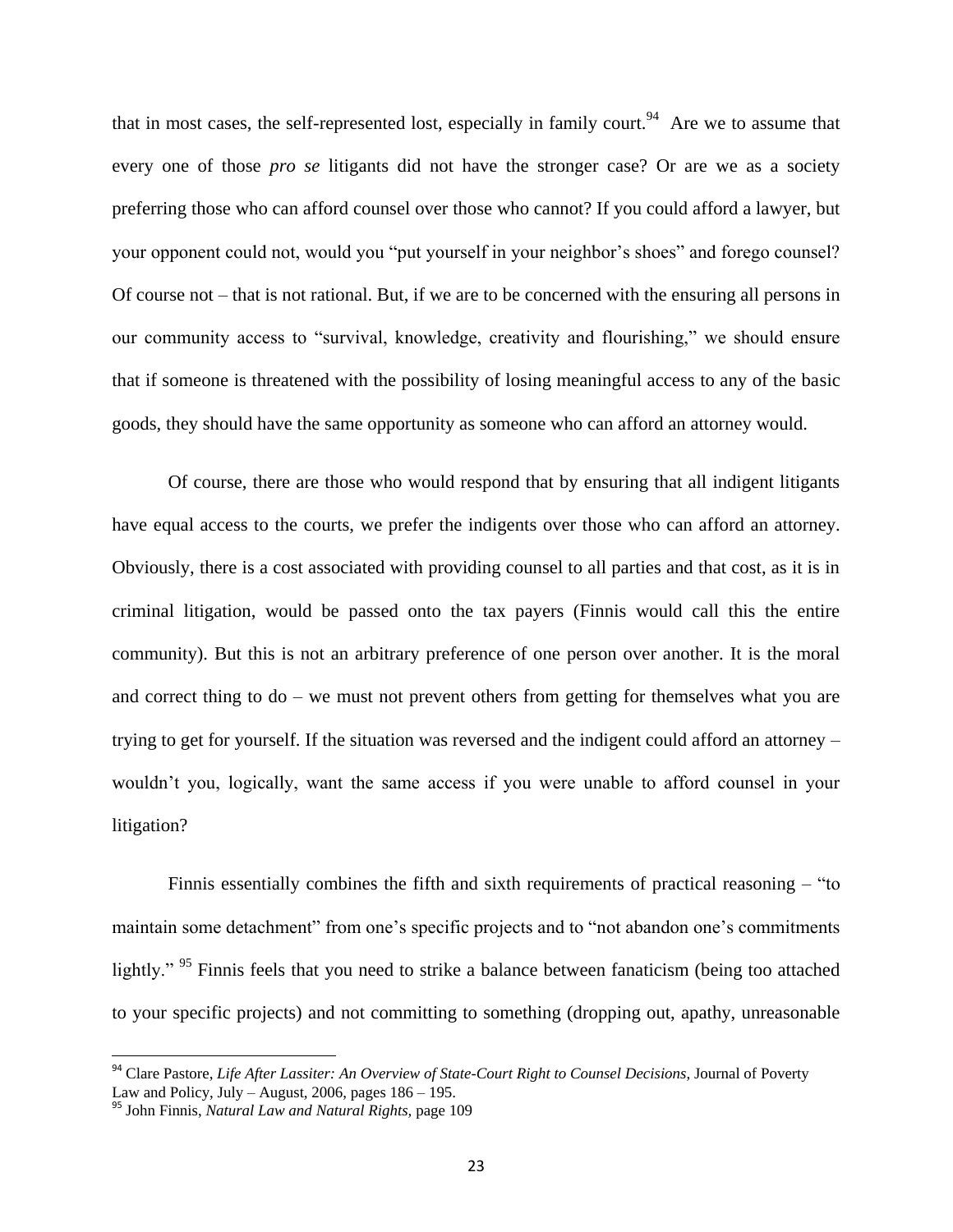failure, or refusal to get involved with anything). "One must have a certain detachment from all the specific and limited projects one undertakes. There are often evil consequences of succumbing to the temptation to give one's particular project the overriding and unconditional significance which only a basic value can claim."<sup>96</sup> However, you should "do something sensible and worthwhile.<sup>"97</sup> "This is simply the requirement that having made one's general commitments, one must not abandon them lightly. One should look for better and new ways of carrying out their commitments."<sup>98</sup>

As lawyers, we want to prevail each time we represent a client. Lawyers get paid to be successful. We want to be the one who walks away with the better deal, the one whose client doesn't serve prison time, the prosecutor who gets the conviction. However, our job as attorneys does not start and stop with winning a case. We also serve as counselors of the law. For example, a client who comes to you and wants legal advice – in order to give that advice, you need knowledge of the law and the true knowledge that comes from a fair and balanced system. You cannot rely on law that is shaped by litigants who appear in court unrepresented and therefore, are unable to put up a defense. The truth of the law doesn't appear from these types of encounters. The law should not be made by allowing evidence that doesn't deserve to be admitted to be allowed to be contemplated by a jury, or a *pro se* client that doesn't understand the value or an expert witness to present a case without one. We cannot become fanatical that only our side is the correct one and not learn the truth of the law. We can win cases or prevail over others simply because we have a desire to win and will do it at all costs – especially over an unrepresented litigant.

 $\overline{\phantom{a}}$ <sup>96</sup> *Id.* at 110.

<sup>97</sup> *Id.*

<sup>98</sup> *Id.*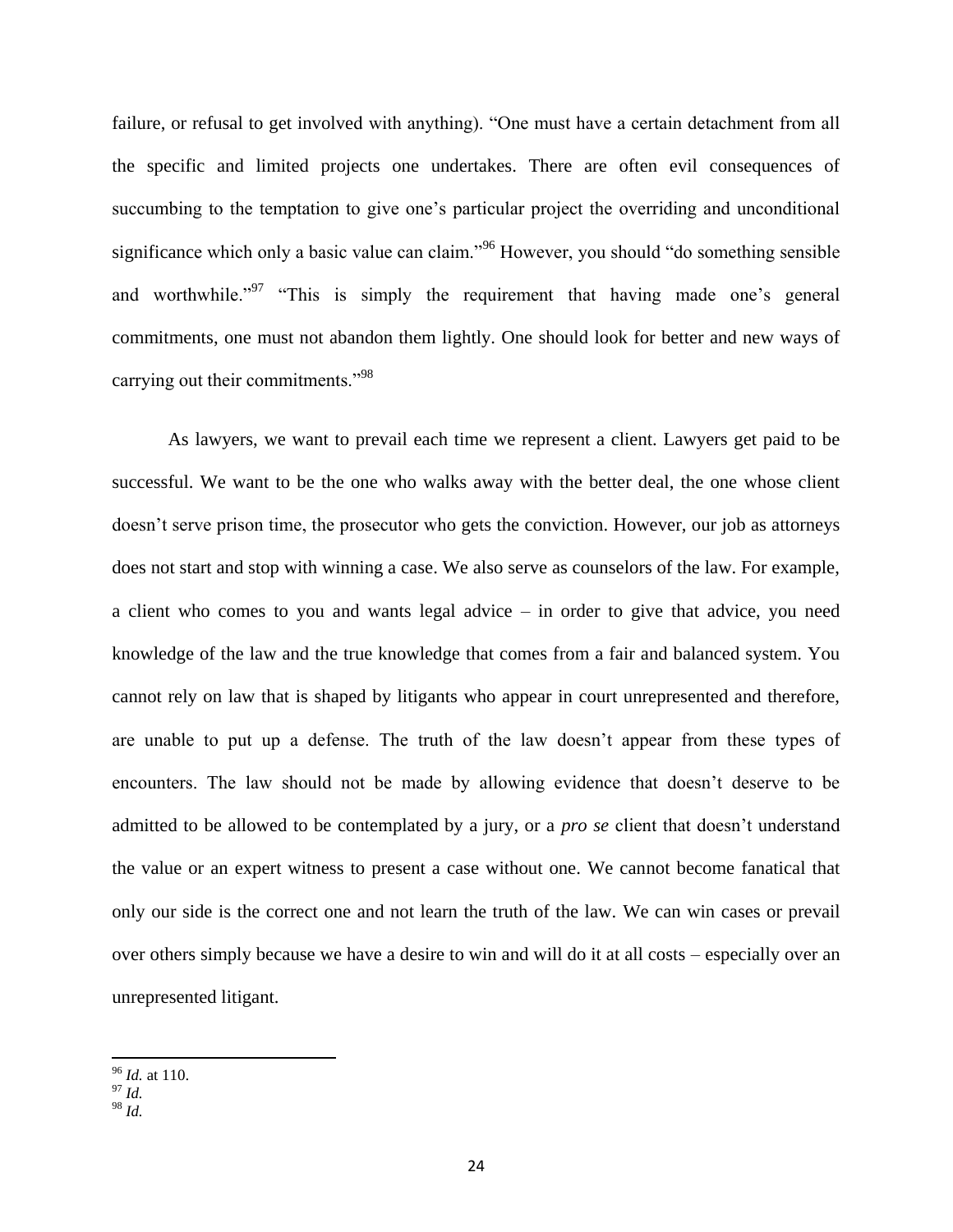In the same vein, we must also be zealous advocates for our clients. However, we should "look for better and new ways of carrying out those commitments." If we have an unrepresented litigant on the other side of the litigation, we should be creative in trying to come up with ways to ensure that justice is served by all parties. We may suggest that we take the matter to an unbiased arbitrator or mediator – where the rules of evidence are more relaxed, but the truth can still be determined. We can practice honestly and without bending any rules that we know the unrepresented litigant won't understand.

Finnis' sixth requirement of practical reasoning is to "pursue the good efficiently."<sup>99</sup> Finnis believes that "One should bring about good in the world, in their own life and in the life of others."<sup>100</sup> Finnis is very specific that we must "not waste one's opportunities by using inefficient methods. One's action should be judged by their effectiveness, by their fitness for purpose, by their utility, and consequence." $101$ 

Our justice system has been crafted and developed to be efficient and work for the good of all people. At least, those who can afford an attorney. An attorney spends many years learning the law, the rules of the court and evidence, and the skills, such as the ability to cross-examine a witness or negotiate a settlement, so that they can use them at a hearing or in a courtroom. An attorney has the know-how to go before a trier of fact with his case prepared, ready to stand at the podium to find justice with for the one he represents. An attorney has been taught how to do legal research, how to prepare discovery responses, how to write a motion in limine to limit what the other party can bring in. If an unrepresented litigant doesn't know what evidence to exclude,

<sup>99</sup> *Id.* at 110 - 126

 $100$   $H$ <sub>d</sub>.

<sup>101</sup> *Id.*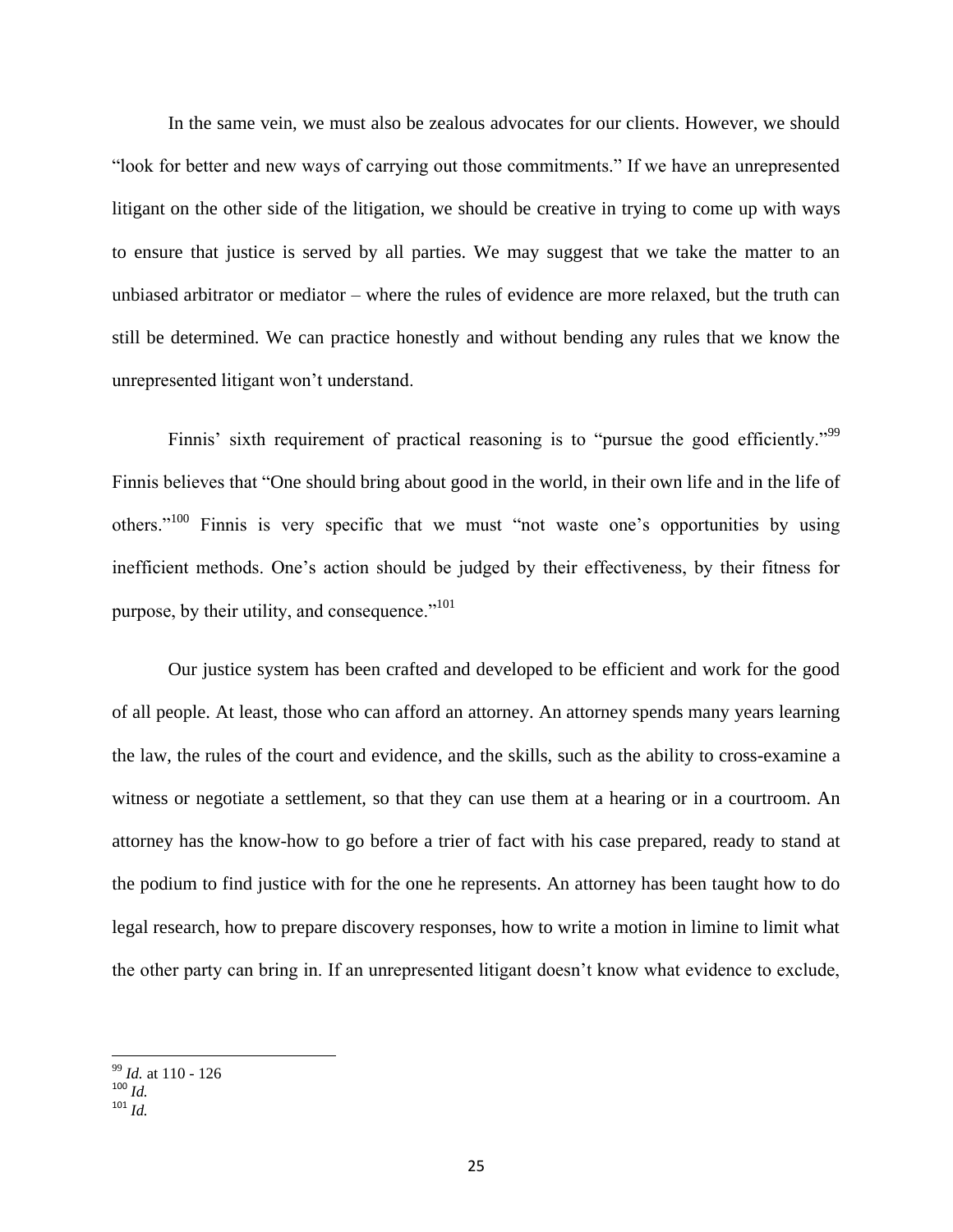what to object to, what to even ask for in discovery requests, how does that provide for an efficient justice system? How can we ever be sure that the truth is being discovered?

Several judges have discussed this problem in articles referenced in the dispositive portion of this paper – how they dread when unrepresented litigants come before them in court – because of the ineffective distribution of justice. There are seminars for judges to take and books for them to read on how to proceed with a *pro se* litigant. When can a judge object or make the case for the unrepresented litigant? Can a judge instruct a *pro* se litigant on how to properly request a file from DYFUS? How far should a judge let the experienced attorney take bending the rules of the court because the *pro se* litigant doesn't know to object? If we are striving to protect someone's basic goods, it is not being done efficiently by forcing indigent litigants to proceed *pro se* in cases and the arbitrators of justice – judges – are stepping up to the front lines to make it known that it's not "efficient" for *pro se* litigants to fight without help.

Finnis also addresses what can be considered cost-effective while discussing the sixth practical requirement. "Where a choice must be made, it is reasonable to prefer human good…where a choice must be made, it is reasonable to prefer basic human goods (such as life) to merely instrumental goods (such as property.)"<sup>102</sup> "Where damage is inevitable, is it reasonable to prefer stunning to wounding, wounding to maiming, maiming to death."<sup>103</sup> Obviously, there will be a cost to providing indigents with counsel in civil matters, however, as Finnis says, we must prefer human goods – the ability to raise your child, for instance, over the burden of higher taxes (property). Additionally, we as a society must weight what is more important – paying a tax or making sure someone is able to have a roof over their head or health

l

<sup>102</sup> *Id.* at 116

<sup>103</sup> *Id.*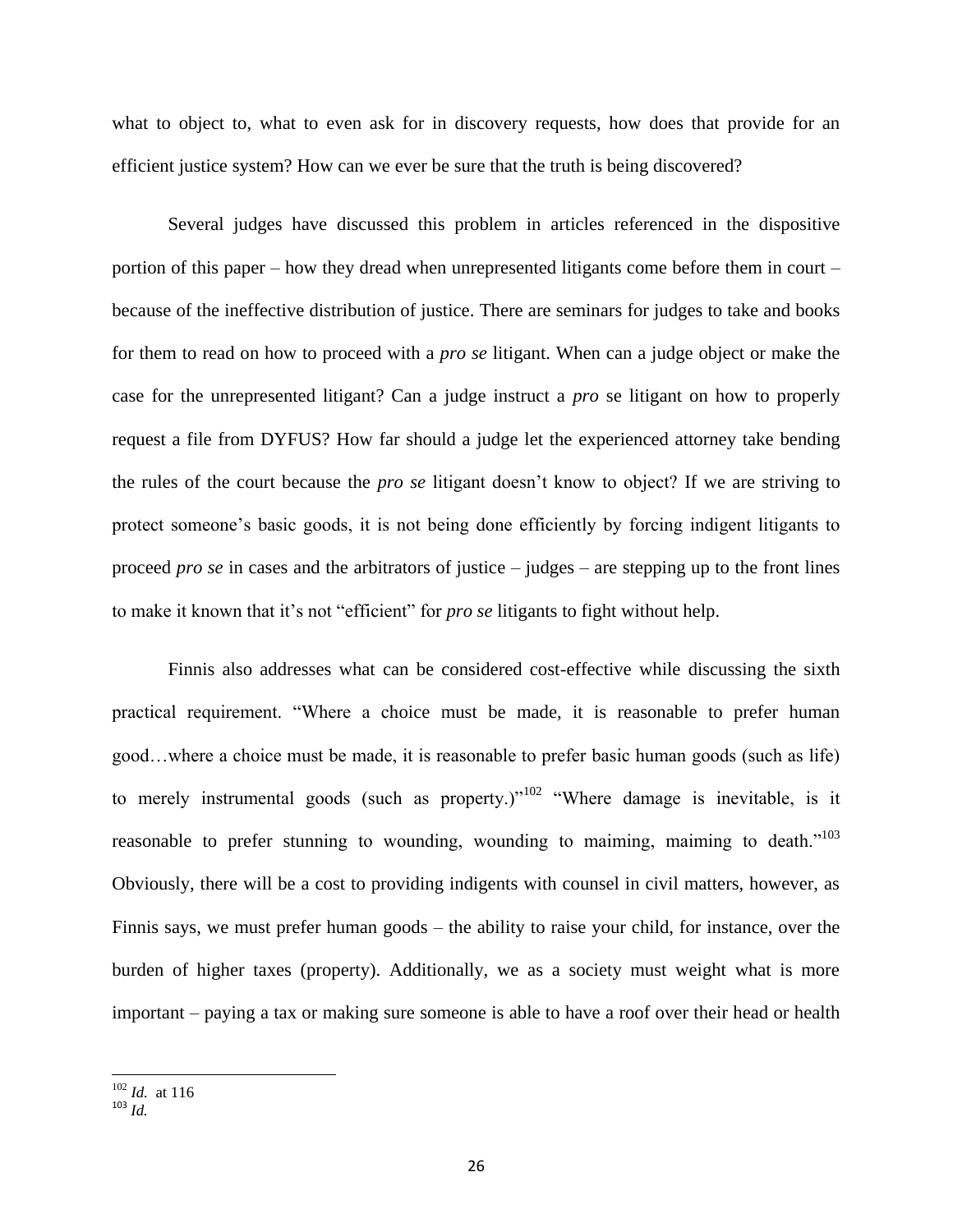insurance? Higher taxes is a "stun." Access to housing, education, and your parent/child could be considered "wounding, maiming, or even death." A cost-benefit analysis will demonstrate that providing counsel to indigent litigants far outweighs the cost of denying anyone meaningful access. An "alternate technique" could be to only provide counsel in certain matters which are the most important, such as shelter, good health, safety, access to food and water, the ability to have children, and the ability to raise those children and slowly incorporating the right to counsel for all civil litigation.

Is accumulating wealth part of a coherent life plan? Finnis asks us to recall the Christian parable of the man who devoted all his energies to gathering riches, with a view toward nothing more than drinking or eating them  $up^{104}$ . One who riches, who had no plan to better the community, should be reinvesting them in the community to make it good for all. As Finnis says, you can't take it with you when you go. The small amount in raised taxes that providing counsel to civil litigants would benefit the community as a whole.

"Not to choose directly against any basic value (or respect for every basic value in every act)<sup> $105$ </sup> is the  $7<sup>th</sup>$  requirement that Finnis lays out. The basic goods of course, being, knowledge, life, play, aesthetic experience, sociability (friendship), practical reasonableness, and religion. "All acts should be done as a means of promoting or protecting, directly, or indirectly, one or more of the basic goods."<sup>106</sup>

It is easy for legal scholars to see how providing a right to counsel in civil litigation protects the goods of knowledge and life. Finnis' starts his description of the basic forms of good

<sup>104</sup> *Id.* at 105.

<sup>105</sup> *Id.* at 118.

<sup>106</sup> *Id.*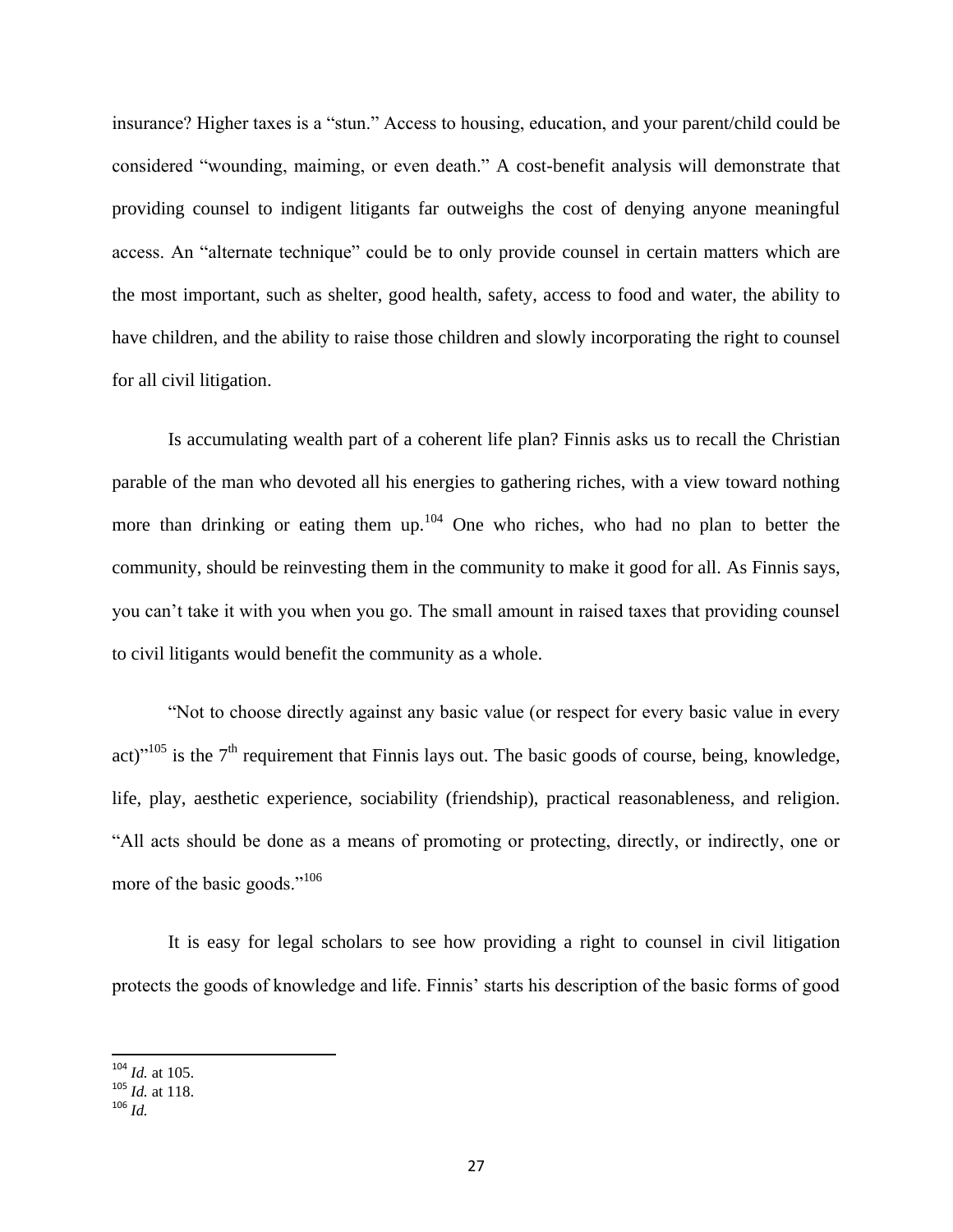with Life.<sup>107</sup> "The term life here signifies every aspect of the vitality which puts a human being in good shape for self-determination. Hence, life here includes bodily health and freedom form the pain that betokens organic malfunctioning or injury."<sup>108</sup> Finnis includes in this good, the "transmission of life by the procreation of children" and "the desire and decision to cherish and educate the child."<sup>109</sup> Life is the beginning of all the forms of good. Our founding fathers, in the Declaration of Independence, found life to be of the utmost important (along with liberty, and the pursuit of happiness). The Supreme Court, under *Gideon*, protects citizens when their life and freedom is at stake by providing them with counsel to protect them from unjustly having that life taken away from them. However, they have declined to understand and define the protection of life outside of the scope of the death penalty and incarceration. Finnis argues that the good of life contains more than being alive – but also includes good health, safety, access to food and water, the ability to have children, and the ability to raise those children.

If life if to be defined, as Finnis does, in a more robust way than what our current laws do, we are forced to accept that a life is more than just breathing. It is the ability to have a healthcare, to go see a doctor when you are ill and to have access to medication, the ability to have children, to raise those children, to be safe, and not hungry or thirsty. With a broader definition of life, which many argue that our founding fathers intended by inserting "life, liberty, and the pursuit of happiness" into our Declaration of Independence, we should be able to have a legal right to these claims. The right to life, as defined by Finnis, needs to be protected. We have a right to a hearing on all the issues that make life meaningful, and the right to a hearing should also include the right to representation on matters that make up life.

 $\overline{\phantom{a}}$ <sup>107</sup> *Id.* at 86

<sup>108</sup> *Id.*

 $109$   $\bar{I}$   $\bar{d}$  .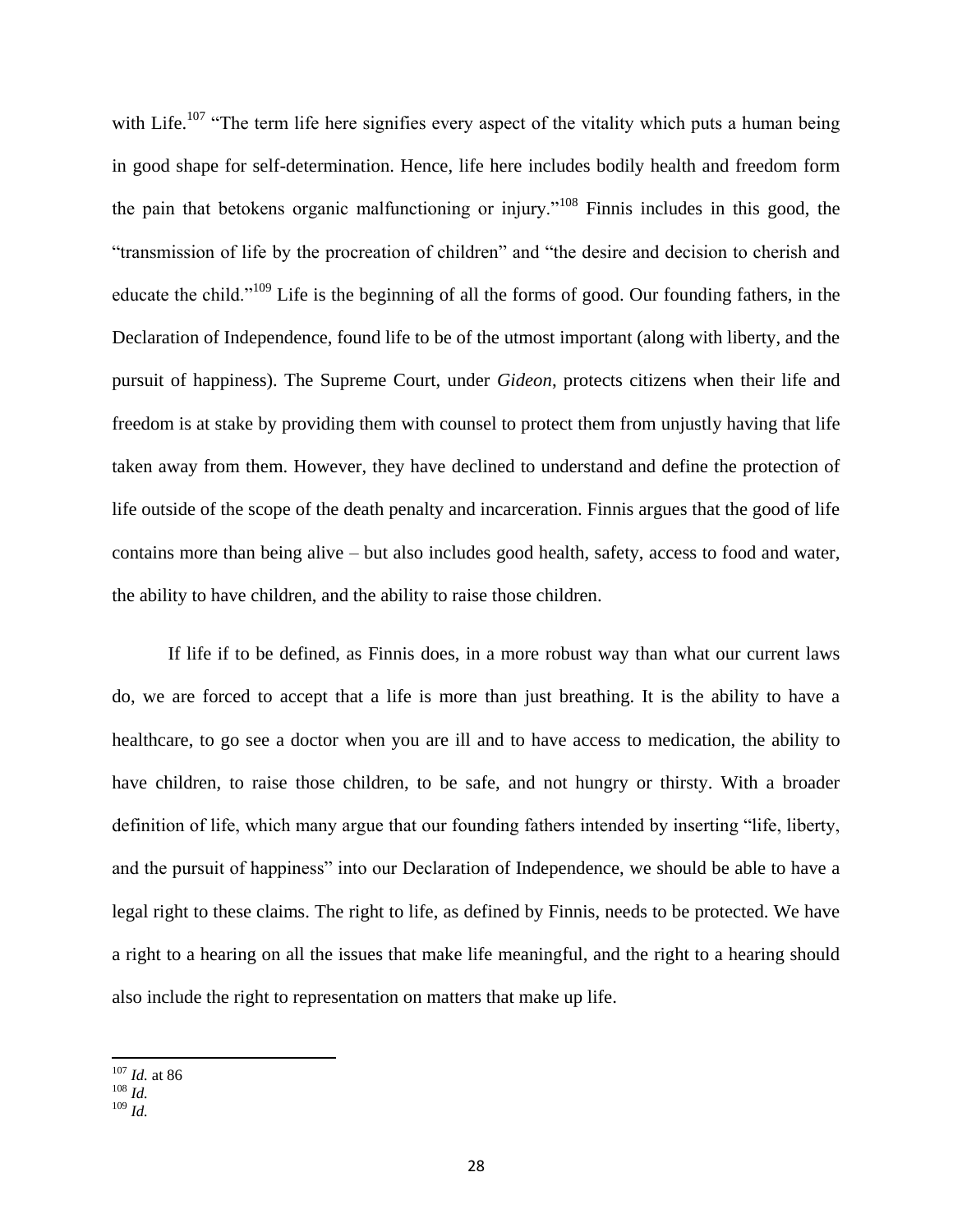Finnis' second basic good is the pursuit of knowledge. "It is good to find out…seems applicable not merely to oneself and the questions that currently holds one's attention, but at large – in relation to an inexhaustible range of questions and subject matters.<sup> $110$ </sup> Knowledge is not just for the sake of knowing, but being able to know and being able to find out the truth.

It is argued that the truth of the law is worth pursuing; this is self-evident. As laid out above, it is not easy to become a lawyer. You must do well in high school, do well in undergraduate, take the LSAT, apply and be admitted into law school (which is not always an easy feat). While in law school, you must take a multitude of different classes, spanning between three and four years. At the end of the journey, you must take the multi-state professional responsibility exam, then take the bar exam (and not just one bar, but a bar for every jurisdiction that you intend to practice in). And finally, after years of expensive education, years of study, you can call yourself a lawyer. It is not as easy road to become a lawyer. I have yet to meet a lawyer who calls this process enjoyable – so why would we want to go up against a less than worthy adversary and not discover the truth? If a person goes through the educational system to become a lawyer, it should mean we are dedicated to the law and the quest to find the truth. If a lawyer were to say that it was fair going up against a pro-se litigant, they would be discounting all the hard work it took to get them to the place they are today.

The legal framework, the laws of evidence, trial advocacy, the skills of legal research and writing – this is what allows us to attain the truth in civil litigation. Without this structure, that has been developed, litigated, argued, and finally agreed upon, we would not be able to learn the truth. For example, the hearsay rule<sup>111</sup> that we learned about in our Evidence classes. At first, it

<sup>110</sup> *Id.* at 92

<sup>&</sup>lt;sup>111</sup> Hearsay is information gathered by one person from another person concerning some event, condition, or thing of which the first person had no direct experience.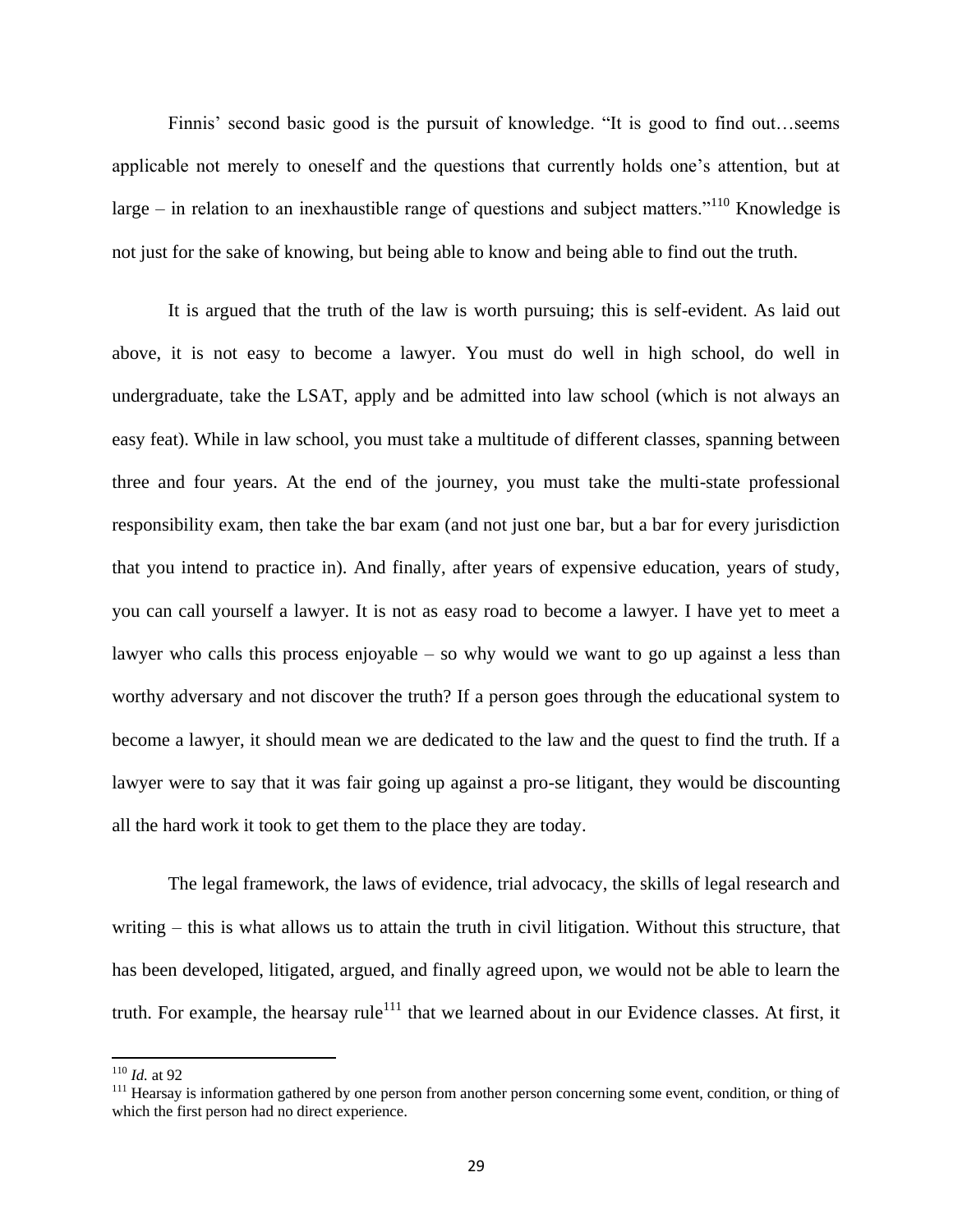seems unfair that you would not be able to admit the evidence, even if it is believed to be the truth. However, we then learn why hearsay is so dangerous – you don't know the person who actually spoke the word's state of mind, you cannot determine if they were truthful when speaking, and you cannot properly evaluate their motives for speaking those words. An unrepresented civil litigant, who is unfamiliar with hearsay and the rules of evidence, may not object to the statements of others being admitted. Those words then become what the trier of fact bases his or her opinion on – while the truth would dictate otherwise.

Finnis goes through great pains to establish that one good is not more important than any of the others and that they are equally fundamental.<sup>112</sup> However, one can argue that he himself elaborates and speaks in much greater detail on certain goods, such as knowledge and life. While he purports play and aesthetic experience to be on the same footing as knowledge, he gives us much more to think about when discussing knowledge and life. Some scholars (and myself, to be truthful) feel that life and knowledge are more important than the other goods (Aquinas). As attorneys, it may seem that protecting life and knowledge are paramount to the other goals – however, Finnis purports that we want to protect life and freedom, through law, so that we can enjoy play, sociability, aesthetic experience, and religion. Having a right to counsel in civil litigation as protects not only life and knowledge, but by preserving the sanctity of those two goods, we will also be protecting the five. We must not, however, protect knowledge and life if it damages the play, sociability, aesthetic experience, and religion.

<sup>112</sup> *Id.* at 92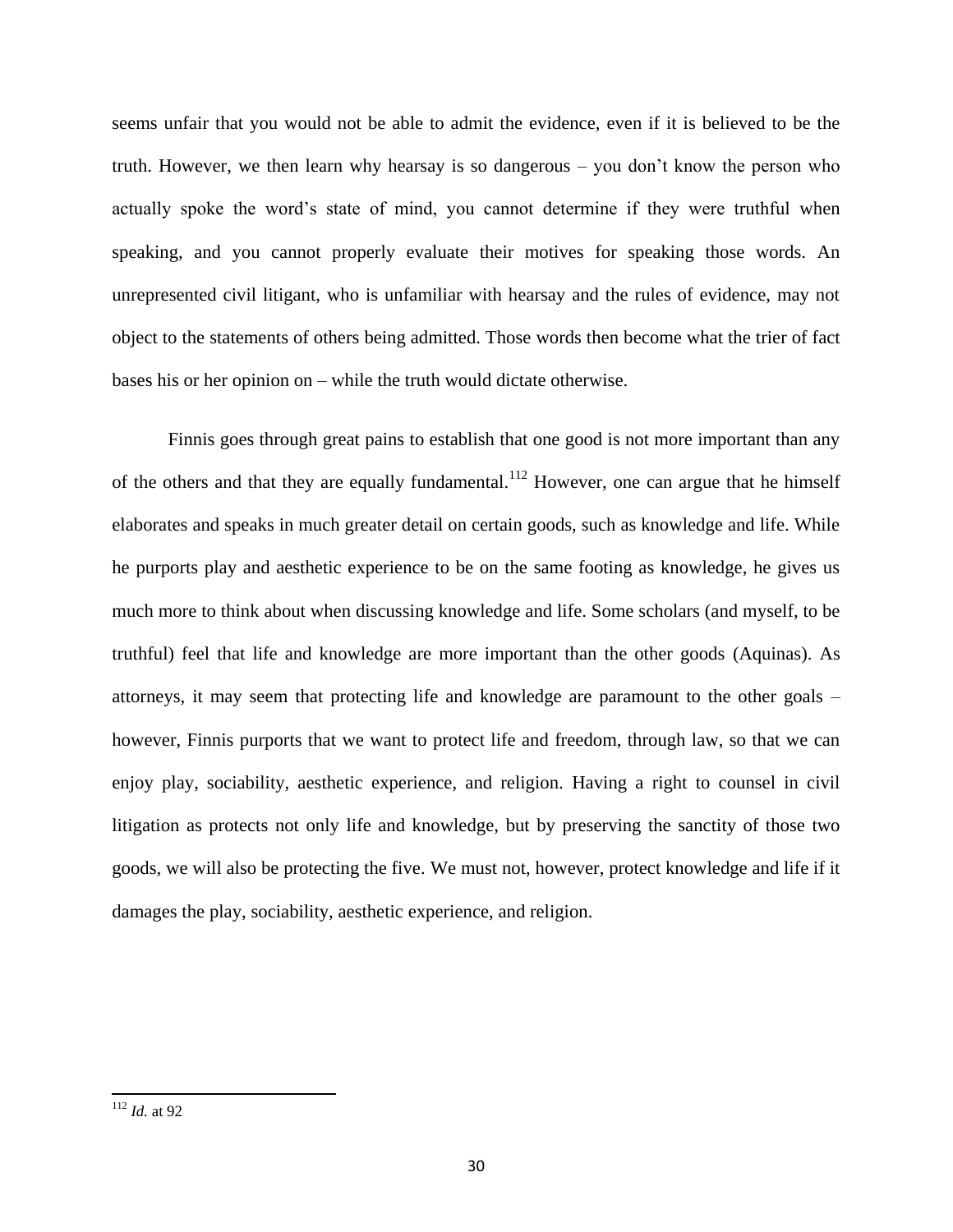"To seek the good in one's community"<sup>113</sup> is the eighth of Finnis' practical requirements. We must "favour and foster the good in one's community."<sup>114</sup> Many of our most concrete moral responsibilities and duties have their basis in working toward the good of the community. <sup>115</sup>

To seek the common good in our community means to promote social conditions that will allow all people to find flourish, have access to and obtain and goods, and then, be able to give back to the community, further improving it for everyone. By having no arbitrary preference among persons, yourself included, you will do what is best for everyone.

If we are to seek the good in the community, we must first make sure that all citizens are able to have access to the basic goods (values) so that they may do good. This includes food, clothing, health, jobs, education, and the ability to practice whatever religion they may choose. This will allow society to grow and develop. If someone is being denied the right to any of the goods, they should be able to access the justice system and have a meaningful hearing or trial to access them. A meaningful hearing or trial, by definition, should mean having skilled counsel to fight for you to have those rights. If someone truly isn't entitled to those rights, then the hearing or trial should be fair and equitable, balanced.

"There must be some set (or sets) of conditions which need to be met if every member of the community is to attain his or her own objectives.<sup> $116$ </sup> For the good of the community, all members should be able to obtain at least what is needed for them to live. If for some reason, everyone is not able to have access to the basic goods, they will not thrive and be able to reach their fullest potential. It is each of our own duties to ensure they can do that. We can make sure

<sup>113</sup> *Id.* at 125

<sup>114</sup> *Id.* 

 $^{115}$  *Id.* 

<sup>116</sup> *Id. at 156*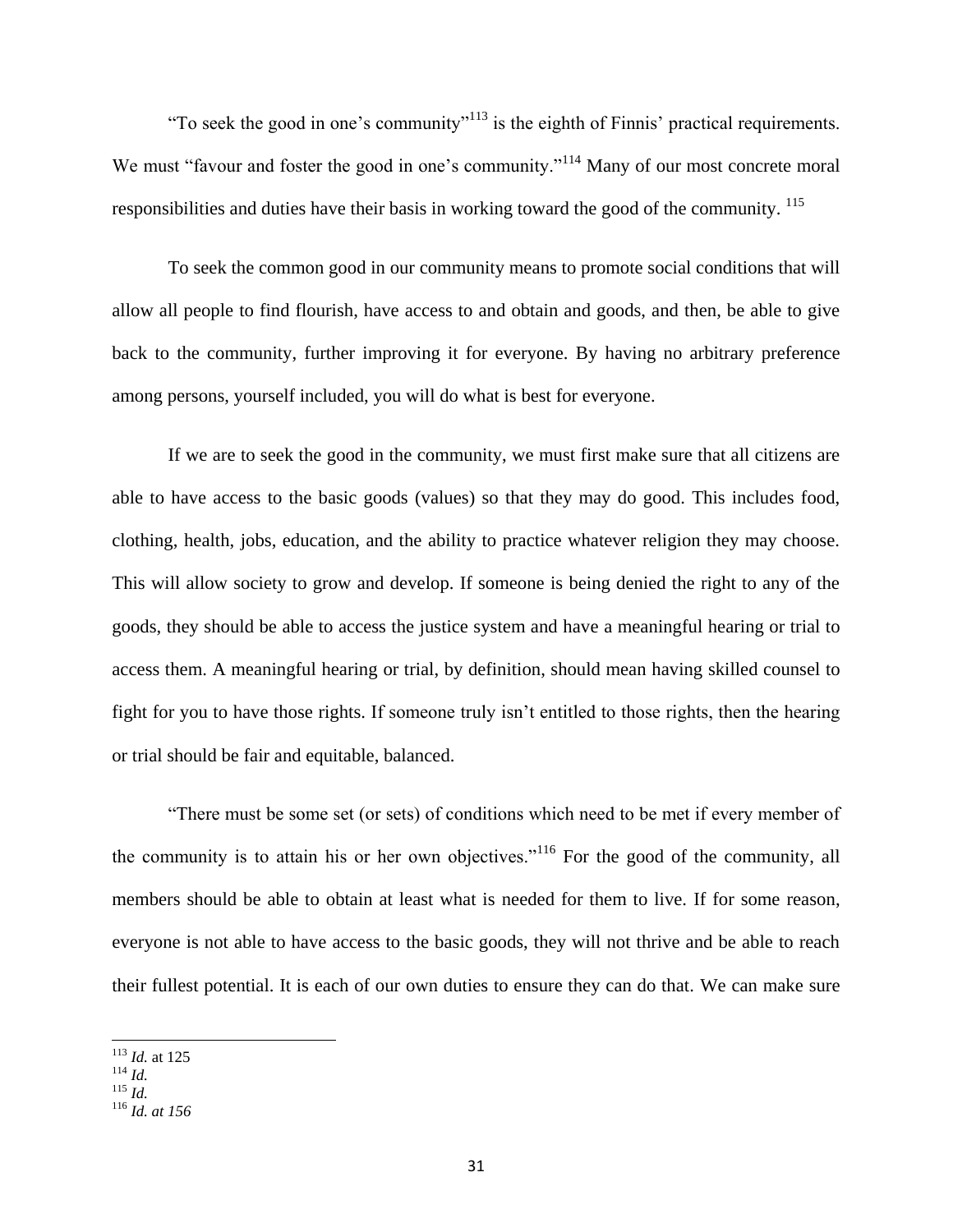that if people do not have access to goods they are legally entitled to, that they can access the justice system to assist them in obtaining them.

The final of Finnis' requirements for practical reasonableness is to "refrain from acting as one ought not to act."<sup>117</sup> We must follow one's conscience and listen ourselves. "One should not do what one judge's or thinks or feels should not be done." Our conscience will lead us to wellbeing, if we appreciate and have access to the goods. "If one is not as fortunate in one's inclinations or upbringing, then one's conscience will mislead one unless one strives to be reasonable and is blessed with a pertinacious intelligence alters to the forms of human good."<sup>118</sup>

It is evident that among us are "sadists" or "inhumane fanatics"<sup>119</sup> who do not recognize the goods and the requirements of practicable reasonableness. Even though these people exist and try to deny others access to the goods, we must allow people to have a mechanism to access them, and through a fair and impartial hearing or trial, where indigent litigants are represented by skilled counsel, will we be able to ensure that we take care of all people. We, as a society, and more specifically as attorneys, need to protect the goods from those with less fortune and ensure that they have a foundation to be able to reach them. Finnis theorizes that the basic values and the principles expressing them are the only guides we have.<sup>120</sup> If these are the only guides we have, we need to be able to ensure access to them, for everyone. Once everyone has access, then we can have flourishing individuals, where everyone can contribute and make the overall community a harmonizing place.

 $\overline{\phantom{a}}$ <sup>117</sup> *Id.* 

<sup>118</sup> *Id.* at 125

<sup>119</sup> *Id.* at 113

<sup>120</sup> *Id.* at 119